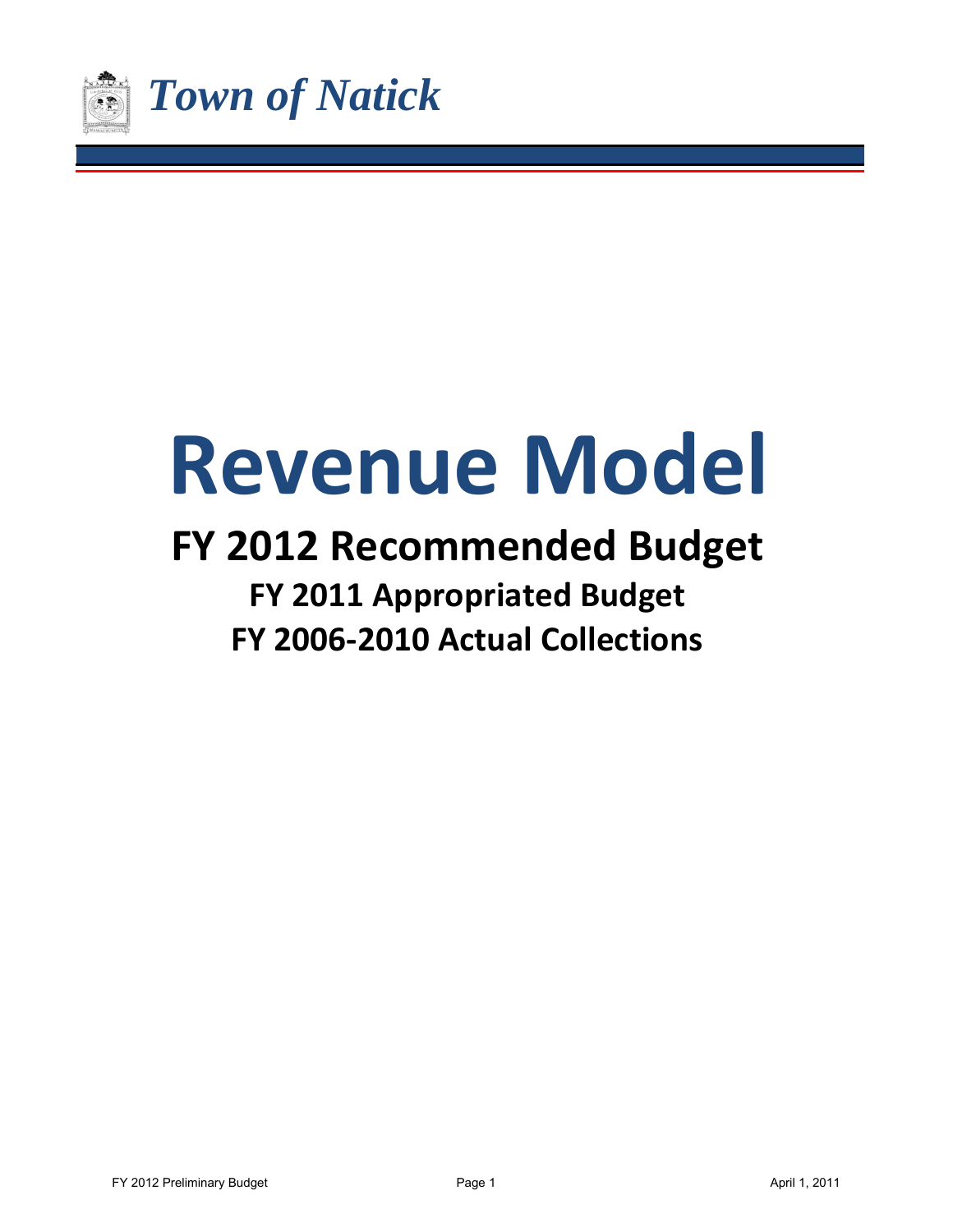

#### **Revenue Summary**

The summary below presents all general fund revenues for use in FY 2012. The projection is based on the most current data available. This projection now takes into account the Governor's budget proposal for FY 2012 and increases in ambulance transport revenues.

Overall, General Fund Revenues are proposed to increase \$6,432,969 or 5.97% over the prior fiscal year. Normal increases in the Property Tax Levy are offset by forecast decreases in State Aid. Local Receipts ‐ monies collected through fees, fines, excise taxes and business activity in the Town of Natick, are forecast to increase by \$900,000.

| <b>General Fund Revenue Summary</b> | FY 2009     | FY 2010     | FY 2011     | FY 2012     | 2011 vs. 2012 |          |
|-------------------------------------|-------------|-------------|-------------|-------------|---------------|----------|
|                                     | Actual      | Actual      | Estimated   | Projection  |               | <u>%</u> |
| Property Tax Levy (Table 1)         | 72,696,077  | 77,024,748  | 79,645,196  | 83,863,523  | 4,218,327     | 5.30%    |
| State Aid (Table 2)                 | 12,341,007  | 10,619,913  | 11,711,879  | 11,172,127  | (539, 752)    | $-4.61%$ |
| Local Receipts (Table 3)            | 11,652,990  | 10,832,238  | 10,183,900  | 11,081,732  | 897.832       | 8.82%    |
| Available Funds (Table 4)           | 3,568,822   | 4,308,802   | 3,714,737   | 5,485,173   | 1,770,436     | 47.66%   |
| Enterprise Receipts (Table 6)       | 2.546.344   | 2.506.416   | 2.449.757   | 2.535.883   | 86.126        | 3.52%    |
| <b>Gross General Fund Revenues</b>  | 102.805.240 | 105.292.118 | 107.705.469 | 114.138.438 | 6.432.969     | 5.97%    |

#### **Detailed Description:**

**Property Tax Levy**: The increase in property tax levy of \$4,218,327 or 5.30 percent is based on the on the statutory increase in the tax levy allowed under Proposition 2 1/2 plus estimated new growth (increase in the tax levy due to new construction), and excluded debt raised to support the new Natick High School and Community/Senior Center projects.

**State Aid:** FY 2012 state aid is projected to decrease by \$539,752, or 4.61%. This figure includes a 5% reduction in all Cherry Sheet Aid (Education and Unallocated Aid) for the Town of Natick based upon revised projections of the Commonwealth's budget in FY 2012 taking into account the Governor's Budget proposal. More certainty on FY2012 state aid numbers will not be achieved until later in the spring when the Legislature provides its proposals for the state's FY 2012 budget. A 5% reduction is greater than the

**Local Receipts:** Local receipts are projected to increase by \$897,832, or approximately 8.82%. Generally, local receipt projections are based on the average revenue received in each category for the prior five‐year period. Detailed back‐up tables are included with this document. No fee increases are assumed in these local receipt projections unless otherwise noted. To the extent the Board of Selectmen or other boards increase specific fees, this projection will be revised. This amount is inclusive of local option taxes which are targeted for appropriation into the Town's Capital Stabilization Fund.

**Available Funds:** Available Funds are projected to increase \$1,770,436. This category includes the parking meter receipts, special grants received and reserved for appropriation, Free Cash, Overlay Surplus and the General Stabilization Fund. At this time, no General Stabilization Fund monies are proposed to support operations of the General Fund, although \$1,000,000 in Overlay Surplus will be released. \$1,500,000 of the \$4,294,322 proposed to be taken from Free Cash is proposed to support operations.

**Enterprise Receipts:** This category represents transfers from the Water & Sewer Enterprise fund to the general fund to cover general fund expenditures that support Water & Sewer operations. The FY 2012 amount of indirects will increase by \$86,126, or nearly 3.52% to reflect request the increase in general fund operating budgets.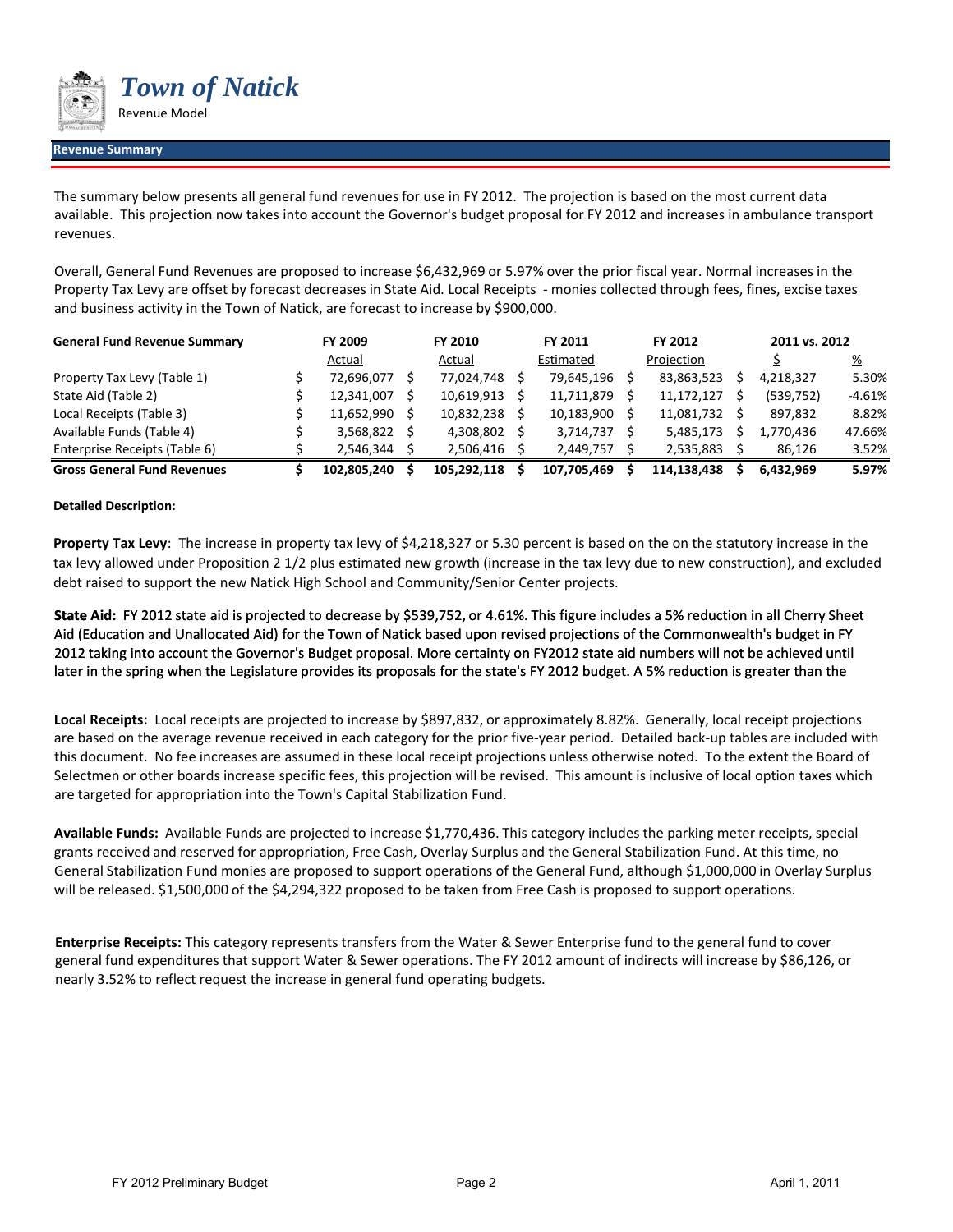

#### **Revenue Summary**

| Table 1: Property Tax Levy      | <b>FY 2006</b> |    | FY 2007    |              | <b>FY 2008</b> |    | FY 2009          |    | FY 2010    | FY 2011    |    | FY 2012     |
|---------------------------------|----------------|----|------------|--------------|----------------|----|------------------|----|------------|------------|----|-------------|
|                                 | Recap          |    | Recap      |              | Recap          |    | Recap            |    | Recap      | Recap      |    | Recommended |
| Tax Levy                        | 57,585,301     |    | 59,682,611 |              | 61,821,370     |    | 64,250,184       |    | 72,154,997 | 76,106,387 |    | 78,763,124  |
| Prop. 2.5%                      | 1,439,633      |    | L,492,065  | <sub>S</sub> | 1,545,534      |    | 1,606,255        |    | 1,803,875  | 1,904,201  |    | 1,969,078   |
| New Growth                      | 657,677        |    | 646,694    |              | 883,280        |    | 2,398,480        |    | 2,147,515  | 752,536    |    | 393,816     |
| Override                        |                |    |            |              |                |    | $3,900,000$   \$ |    |            |            |    |             |
| Sub-Total                       | 59,682,611     | s  | 61,821,370 | -S           | 64,250,184     |    | 72,154,919       |    | 76,106,387 | 78,763,124 | э. | 81,126,017  |
| <b>Excluded Debt</b>            | 1,540,676      | -S | 1,031,410  |              | 960,274        | -S | 937.705          | -S | 918,361    | 921,017    |    | 2,737,506   |
| Subtotal                        | 61,223,287     |    | 62,852,780 |              | 65,210,458     |    | 73,092,624       |    | 77,024,748 | 79,684,141 |    | 83,863,523  |
| <b>Actual Tax Levy Capacity</b> | 61,223,287     |    | 62,852,780 |              | 65,210,458     |    | 72,696,077       |    | 77,024,748 | 79,645,196 |    | 83,863,523  |

| <b>Table 2: State Aid</b>                   | <b>FY 2006</b> |   | FY 2007      |              | <b>FY 2008</b>          |    | FY 2009          |    | FY 2010      |   | FY 2011      |    | FY 2012     |
|---------------------------------------------|----------------|---|--------------|--------------|-------------------------|----|------------------|----|--------------|---|--------------|----|-------------|
|                                             | Cherry Sheet   |   | Cherry Sheet |              | <b>Cherry Sheet</b>     |    | Cherry Sheet     |    | Cherry Sheet |   | Cherry Sheet |    | Recommended |
| Chapter 70                                  | 4,900,991      |   | 5,230,308    | -\$          | 5,548,696               |    | 6,018,907        |    | 5,856,668    |   | 7,168,756    |    | 6,810,318   |
| Lottery, Beano, Charity Games               | 2,336,643      |   | 2,756,411    | <sub>S</sub> | 2,800,177               |    | $2,800,177$   \$ |    |              |   |              |    |             |
| <b>Additional Assistance</b>                | 1,942,474      |   | 1,942,474    |              | 1,942,474               |    | 1,942,474        |    |              |   |              |    |             |
| Unrestricted Local Aid                      |                |   |              |              |                         |    |                  | 2  | 3,357,406    |   | 3,223,110    |    | 3,061,955   |
| <b>IPolice Career Incentive</b>             | 203,798        |   | 216,705      | S            | $220,578$ $\frac{1}{5}$ |    | $226,966$   \$   |    | 40,692       |   | 20,558       |    | 19,530      |
| Veterans' Benefits & Exemptions             | 117,667        |   | 100,354      | -S           | $125,296$   \$          |    | $169,306$   \$   |    | 216,383      |   | 238,443      |    | 226,521     |
| State Owned Land & Mitigation               | 106,225        |   | 180,454      | -S           | $201,613$   \$          |    | $216,172$   \$   |    | 194,742      |   | 106,348      |    | 101,031     |
| <b>Offsets (School Lunch &amp; Library)</b> | 45,729         |   | 46,667       |              | $48,936$ \$             |    | $50,166$   \$    |    | 37,183       |   | 37,825       |    | 35,934      |
| sub-Total (Cherry Sheet)                    | 9,653,527      | s | 10,473,373   | -S           | 10,887,770              | S. | 11,424,168       | -S | 9,703,074    | s | 10,795,040   | -S | 10,255,288  |
| <b>School Construction (MSBA)</b>           | 1,369,707      |   | 1,369,707    | .S           | 1,369,707               |    | $916,839.00$ S   |    | 916,839      |   | 916,839      |    | 916,839     |
| <b>Subtotal</b>                             | 11,023,234     |   | 11,843,080   |              | 12,257,477              |    | 12,341,007       |    | 10,619,913   |   | 11,711,879   |    | 11,172,127  |

| <b>Table 3: Local Receipts</b>      | <b>FY 2006</b>       | FY 2007                |     | <b>FY 2008</b>     | FY 2009            |    | FY 2010   | FY 2011   | FY 2012     |
|-------------------------------------|----------------------|------------------------|-----|--------------------|--------------------|----|-----------|-----------|-------------|
|                                     | Actual               | Actual                 |     | Actual             | Actual             |    | Actual    | Recap     | Recommended |
| Motor Vehicle                       | 4,113,124            | 3,937,055              | l S | $4,174,230$   \$   | 4,187,040          | S  | 3,739,367 | 3,600,000 | 3,749,760   |
| <b>Other Excise</b>                 | 743,328 \$           | 810,482                |     | $867,120$   \$     | 833,846            | -S | 986,324   | 1,300,000 | 1,300,000   |
| Payment & Interest Taxes/Excise     | 327,111              | 231,701                | l S | $235,052$   \$     | $641,897$   \$     |    | 474,871   | 300,000   | 363,020     |
| Payment in Lieu of Taxes            | 18,557               | $19,772$   \$          |     | $33,359$ $\mid$ \$ | $17,635$ $\mid$ \$ |    | 28,292    | 32,500    | 26,429      |
| Trash Fee                           | 1,076,679            | 1,015,839              |     | $1,066,549$   \$   | 1,005,638          | -S | 1,002,485 | 950,000   | 1,007,283   |
| Police Special Duty Service Charges | $36,696$   \$        |                        |     | $56,829$   \$      | 37,383             | -Ś | 37,532    | 50,000    | 50,000      |
| Ambulance Fees - Other Charges      | $935,720$   \$       | 871,742                |     | 1,006,888 S        | $942,465$   \$     |    | 998,333   | 1,050,000 | 1,450,000   |
| Rentals                             | $284,889$ $\sqrt{5}$ | $318,569$   \$         |     | $227,932$   \$     | $301,686$   \$     |    | 199,103   | 109,000   | 14,185      |
| Recreation                          | $71,318$ \$          | $74,845$ $\frac{1}{5}$ |     | $75,410$   \$      |                    |    | 267,830   | 176,000   | 176,000     |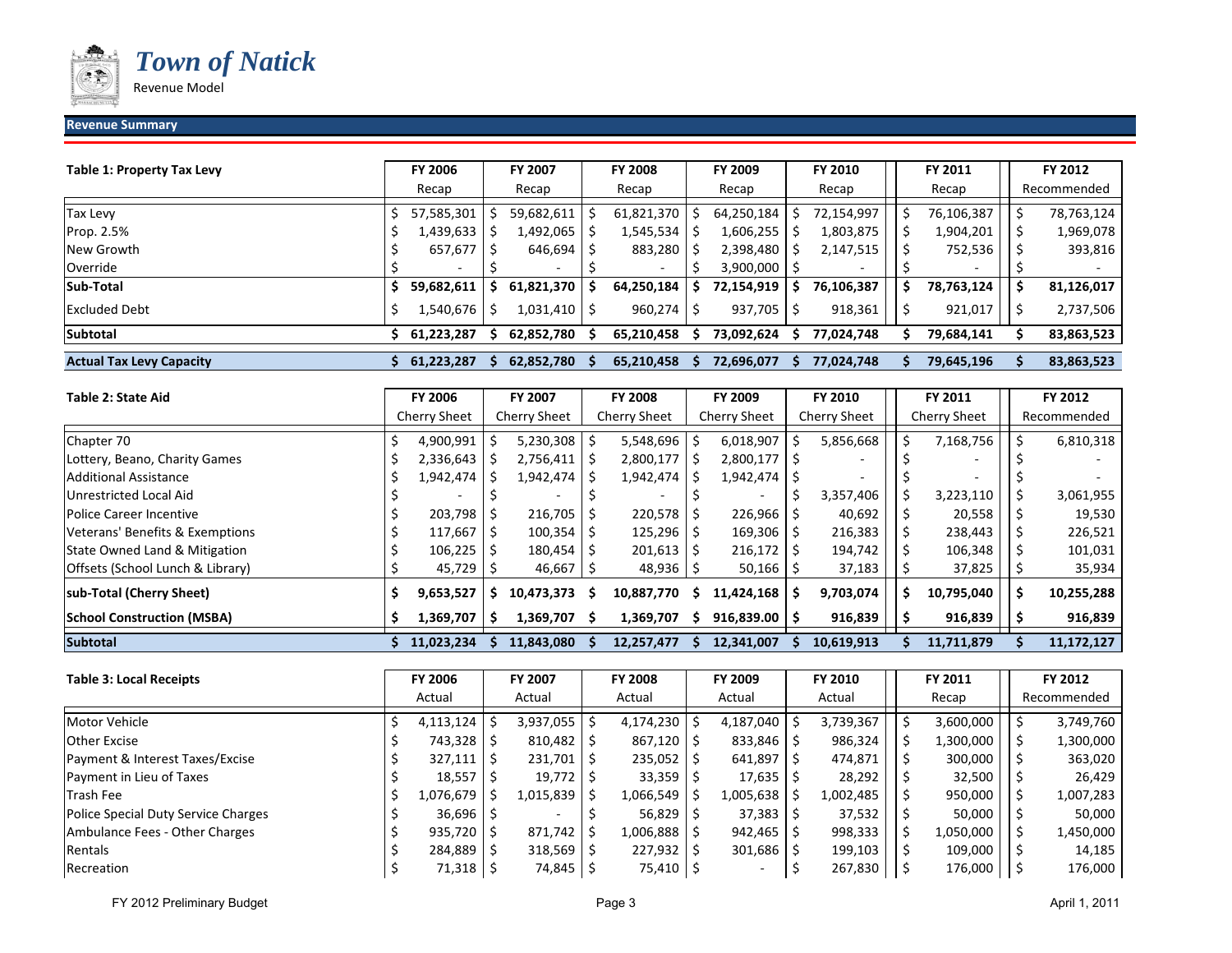

**Subtotal**

*Town of Natick*

Revenue Model

#### **Revenue Summary**

| <b>Other Departmental Revenue</b> | 1,098,696  |    | 975,895        |    | $687,774$ S    | $800.402$ S    | 813.523    | 800,000    | 851,413    |
|-----------------------------------|------------|----|----------------|----|----------------|----------------|------------|------------|------------|
| License/Permits                   | L,689,502  |    | 3,050,937      |    | 2,365,853      | 1,228,497      | 1,260,987  | 1,113,400  | 1,263,643  |
| <b>Special Assessments</b>        | 132,641    | -S | 35,815         |    | $21,979$ \$    | $21,243$ \$    | 22,221     | 20,000     | 20,000     |
| Fines/Forfeits                    | 298,293    |    | 276,553        |    | $220,200$   \$ | $187,603$ \$   | 167,066    | 165,000    | 160,000    |
| Investment Income                 | 1,070,165  |    | .516,806       |    | $904,653$ S    | $346,301$   \$ | 686,279    | 418,000    | 600,000    |
| Miscellaneous Recurring           | 207,586    |    | 120,670        | -5 | 1,222,187      | 1,101,354   \$ | 102,566    | 50,000     | 50,000     |
| Miscellaneous Non-Recurring       |            |    | $123,166$   \$ |    |                |                | 45,458     | 50,000     |            |
| <b>Subtotal</b>                   | 12,104,305 |    | 13,379,848     |    | 13,166,015     | 11,652,990     | 10,832,238 | 10,183,900 | 11,081,732 |

| <b>Table 4: Available Funds</b>     |    | <b>FY 2006</b> |     | FY 2007      |     | <b>FY 2008</b> |    | FY 2009      | FY 2010      |    | FY 2011      |   | FY 2012     |
|-------------------------------------|----|----------------|-----|--------------|-----|----------------|----|--------------|--------------|----|--------------|---|-------------|
|                                     |    | Appropriated   |     | Appropriated |     | Appropriated   |    | Appropriated | Appropriated |    | Appropriated |   | Recommended |
| Free Cash                           | Ş  | 2,857,608      | \$. | 3,445,080    | -\$ | 4,035,895      |    | 2,757,971    | 2,147,380    | \$ | 3,425,336    | S | 4,294,322   |
| <b>Overlay Surplus</b>              |    | 675,000        | -S  | 500,000      | -Ś  | 1,116,024      |    |              | 1,000,000    |    |              |   | 1,000,000   |
| <b>Stablization Funds</b>           |    | 675,000        | -S  | 400,000      | -S  | 256,102        |    | 600,000      | 950,751      | S  | 98,550       |   |             |
| Title V                             |    | 7,684          |     | 7,684        | -S  | 7,684          |    | 7,684        | 7,684        |    | 7,684        |   | 7,684       |
| Parking Meter Revenue               |    | 111,000        | -S  | 116,000      | -S  | $116,000$   \$ |    | $80,000$ \$  | 80,000       | S  | 60,000       |   | 60,000      |
| <b>School Building Assistance</b>   |    |                |     |              |     | 123,167        |    | 123,167      | 122,987      |    | 123,167      |   | 123,167     |
| <b>MBTA Contract Assistance</b>     |    | 76,316         | -S  | 76,316       | -5  | $76,316$ \$    |    |              |              |    |              |   |             |
| <b>Subtotal</b>                     | Ŝ. | 4,402,608      |     | 4,545,080    |     | 5,731,187      | -S | 3,568,822    | 4,308,802    |    | 3,714,737    |   | 5,485,173   |
|                                     |    |                |     |              |     |                |    |              |              |    |              |   |             |
| <b>Table 5: Enterprise Receipts</b> |    | <b>FY 2006</b> |     | FY 2007      |     | <b>FY 2008</b> |    | FY 2009      | FY 2010      |    | FY 2011      |   | FY 2012     |
|                                     |    | Actual         |     | Actual       |     | Actual         |    | Actual       | Actual       |    | Actual       |   | Recommended |
| Water & Sewer Indirects             | S  | 2,209,496      |     | 2,350,634    | -S  | 2,379,592      |    | 2,546,344    | 2,506,416    |    | 2,449,757    |   | 2,535,883   |

**Total ‐ General Fund** $$90,962,930$$   $$94,971,421$$   $$98,744,729$$   $$103,201,787$$   $$105,292,118$$   $$107,744,414$$   $$114,138,438$ 

**\$ 2,209,496 \$ 2,350,634 \$ 2,379,592 \$ 2,546,344 \$ 2,506,416 \$ 2,449,757 \$ 2,535,883**

Detailed Revenue Information can be found online at http://natickma.gov/Public\_Documents/NatickMA\_BudgetBook/FY2012Budget/Section%20II%20–%20Revenues.pdf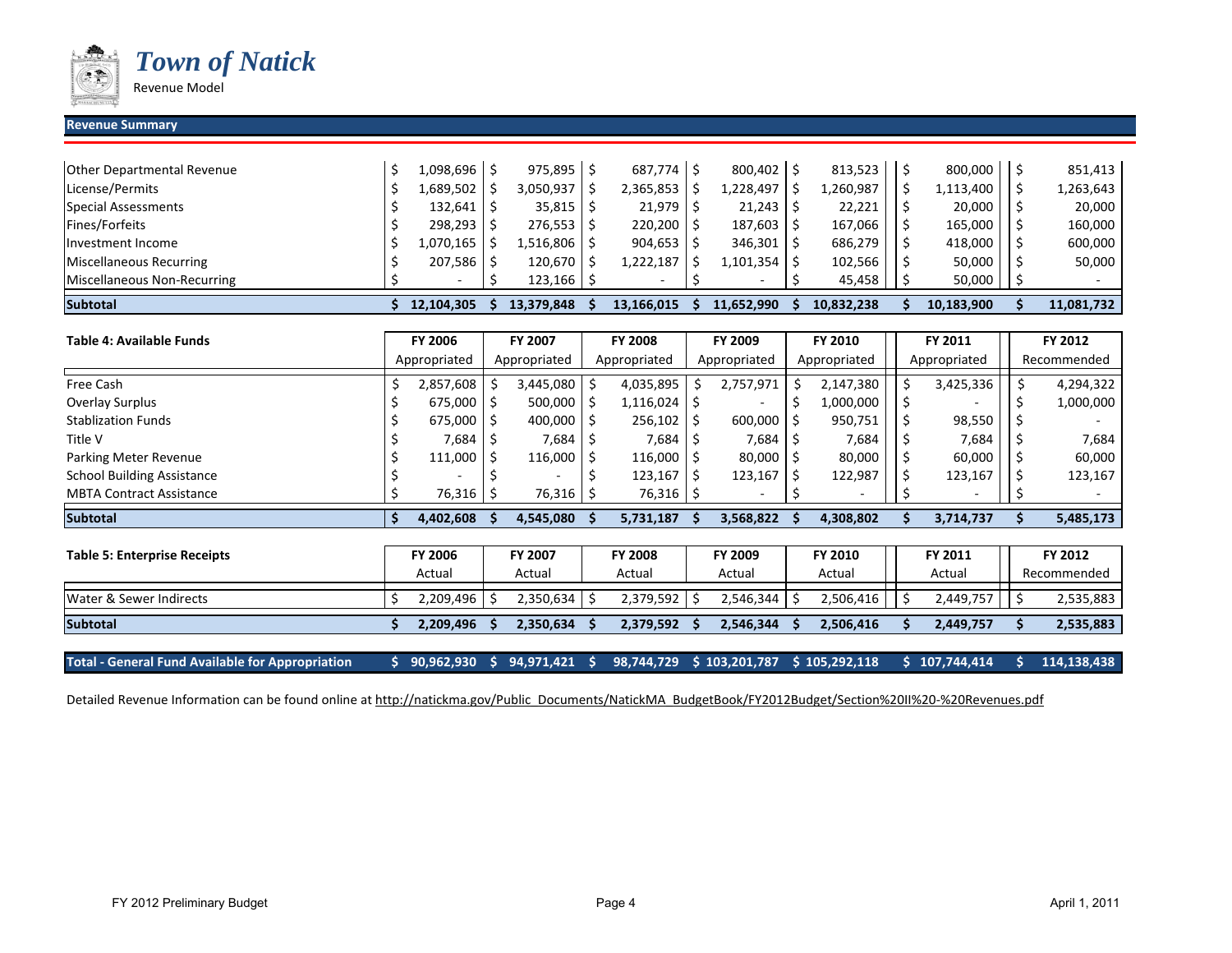

#### **1‐A Tax Levy Summary**

|                                            | <b>Fiscal Year</b> | <b>Fiscal Year</b> | <b>Fiscal Year</b> | <b>Fiscal Year</b> | <b>Fiscal Year</b> | <b>Fiscal Year</b> | <b>Fiscal Year</b> | 2011 vs 2012    |           |
|--------------------------------------------|--------------------|--------------------|--------------------|--------------------|--------------------|--------------------|--------------------|-----------------|-----------|
|                                            | 2006 Levy          | 2007 Levy          | 2008 Levy          | 2009 Levy          | 2010 Levy          | 2011 Levy          | 2012 Levy          |                 | %         |
| <b>Components</b>                          | Actual             | Actual             | Actual             | Actual             | Actual             | Actual             | Actual             | Change          | Change    |
| Prior Year Levy Limit                      | 57,585,301         | 59,682,611         | 61,821,370         | 64,250,184         | 72,154,997         | 76,106,387         | 78,763,124         | \$2,656,737     | 3.49%     |
| Proposition 2 1/2% Levy Increase           | 1,439,633          | 1,492,065          | 1,545,534          | 1,606,255          | 1,803,875          | 1,904,201          | 1,969,078          | 64,877          | 3.41%     |
| New Construction Growth                    | 657,677            | 646,694            | 883,280            | 2,398,480          | 2,147,515          | 752,536            | 393,816            | (358,720)<br>`. | $-47.67%$ |
| Operational Override                       |                    |                    |                    | 3,900,000          |                    |                    |                    |                 | 0.00%     |
| Levy Limit                                 | 59,682,611         | 61,821,370         | 64,250,184         | 72,154,997         | 76,106,387         | 78,763,124         | 81,126,017         | \$2,362,894     | 3.00%     |
| Debt Exclusion Levy (Wilson Middle School) | 1,540,676          | 1,031,410          | 960,274            | 937.705            | 918,361            | 921,017            | 2,737,506          | \$1,816,489     | 197.23%   |
| <b>Total Tax Levy</b>                      | 61,223,287         | 62,852,780         | 65.210.458         | 73,092,702         | 77,024,748         | 79,684,141         | 83,863,523         | \$4,179,383     | 5.24%     |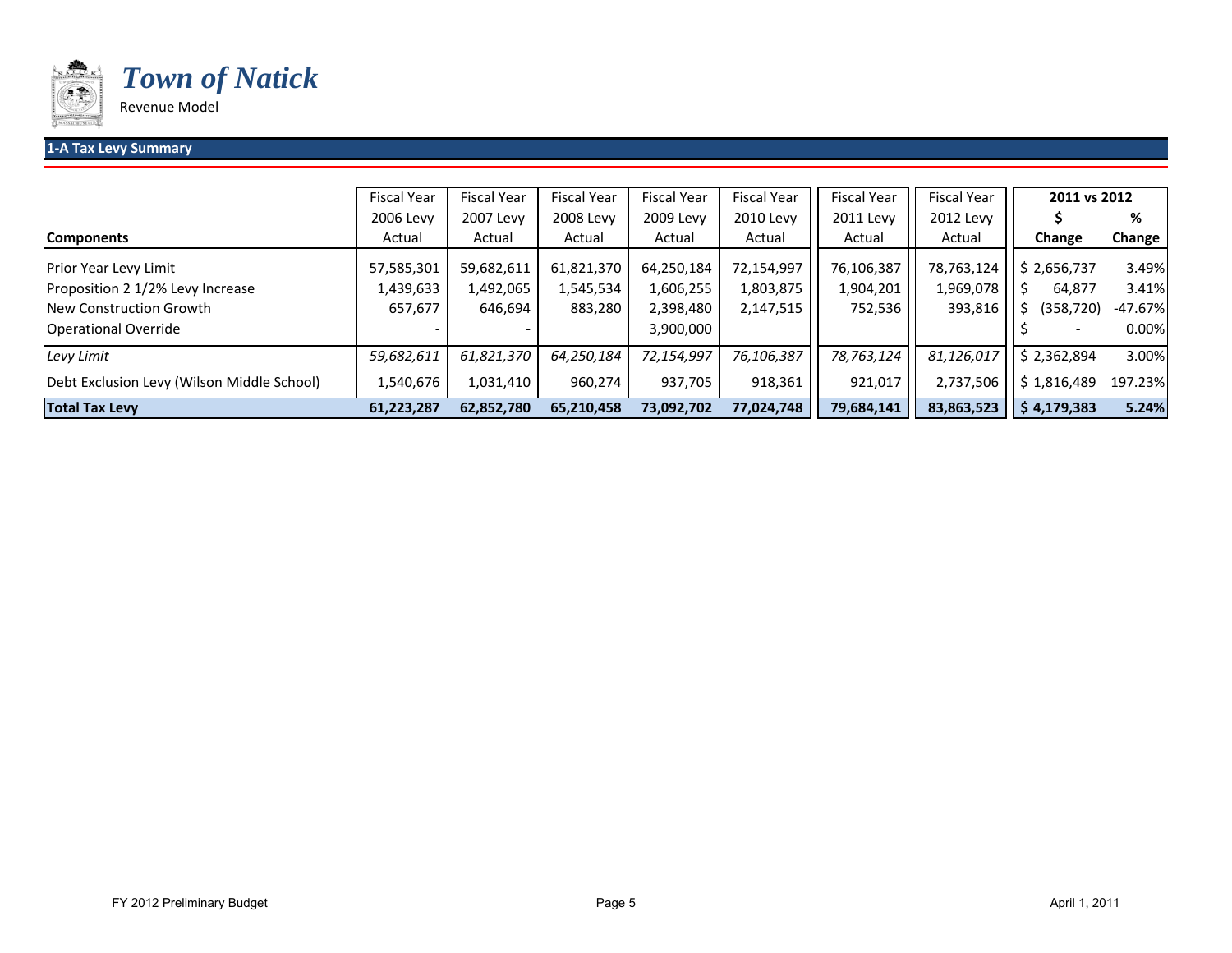

#### **2‐A State Aid Summary**

| <b>State Aid</b>                                 |    | <b>Cherry Sheet</b> |     | <b>Cherry Sheet</b> |              | <b>Cherry Sheet</b> |     | <b>Cherry Sheet</b> |      | <b>Cherry Sheet</b> |     | <b>Cherry Sheet</b> |    | Projection   |    | 2011 vs. 2012 |                   |
|--------------------------------------------------|----|---------------------|-----|---------------------|--------------|---------------------|-----|---------------------|------|---------------------|-----|---------------------|----|--------------|----|---------------|-------------------|
|                                                  |    | <b>FY06</b>         |     | <b>FY07</b>         |              | <b>FY08</b>         |     | <b>FY09</b>         |      | <b>FY10</b>         |     | <b>FY11</b>         |    | <b>FY12</b>  |    |               | %                 |
| <b>A. EDUCATION</b>                              |    |                     |     |                     |              |                     |     |                     |      |                     |     |                     |    |              |    | Change        | Change            |
|                                                  |    |                     |     | 4,657,789           |              |                     |     |                     |      |                     |     |                     |    | 6,673,088    |    |               |                   |
| Chapter 70<br><b>School Construction</b>         |    | 4,176,646           |     |                     | Ŝ            | 5,232,584           | Ŝ   | 5,843,990           |      | 5,727,110           | S.  | 7,024,303           | \$ |              |    | (351, 215)    | $-5.00%$<br>0.00% |
| <b>Charter School Tuition Reimbursement</b>      |    |                     | Ŝ.  |                     |              | 298,650             |     | 157,054             | l \$ |                     |     |                     | Ś. | 44,963       |    |               | $-5.00%$          |
|                                                  |    | 364,320             |     | 556,269             | \$           |                     | -\$ |                     |      | 110,372             | -\$ | 47,329              |    |              |    | (2,366)       | 0.00%             |
| Charter School Capital Reimbursement             |    | 45,040              |     |                     |              |                     |     |                     |      |                     |     |                     |    |              |    |               | 0.00%             |
| Off-Set: Racial Equity                           |    | 296,865             |     |                     |              |                     |     |                     |      |                     |     |                     |    |              |    |               |                   |
| Off-Set: School Choice Receiving Tuition         |    |                     |     |                     |              |                     |     |                     |      |                     |     | 81,529              |    | 77,453       |    | (4,076)       | $-5.00%$          |
| Off-Set: School Lunch                            |    | 18,120              | -\$ | $16,250$ \$         |              | 17,462              | -\$ | $17,863$   \$       |      | 19,186              |     | 15,595              |    | 14,815       |    | (780)         | $-5.00%$          |
| Sub-Total, All Education Items                   | \$ | 4,900,991           | \$. | 5,230,308           | Ŝ.           | 5,548,696           | \$. | 6,018,907           | ۱Ś   | 5,856,668           |     | \$7,168,756         |    | \$6,810,318  | Ś. | (358, 438)    | $-5.00%$          |
| <b>B. GENERAL GOVERNMENT</b>                     |    |                     |     |                     |              |                     |     |                     |      |                     |     |                     |    |              |    |               |                   |
| Lottery, Beano & other Charity Games**           |    | 2,336,643           | \$  | $2,756,411$ \$      |              | 2,800,177           | \$  | $2,800,177$ \$      |      |                     |     |                     |    |              |    |               | 0.00%             |
| Additional Assistance**                          |    | 1,942,474           | \$. | 1,942,474           | Ŝ            | 1,942,474           | Ŝ.  | $1,942,474$ \$      |      |                     |     |                     |    |              |    |               | 0.00%             |
| **Unrestricted General Goverment Aid - Eff. FY10 |    |                     |     |                     |              |                     |     |                     |      | 3,357,406           | Ŝ.  | 3,223,110           | Ŝ. | 3,061,955    |    | (161, 156)    | $-5.00%$          |
| <b>Police Career Incentive</b>                   |    | 203,798             |     | 216,705             | <sub>S</sub> | 220,578             | -Ś  | $226,966$ \$        |      | 40,692              |     | 20,558              | Ŝ  | 19,530       |    | (1,028)       | $-5.00%$          |
| <b>Veterans Benefits</b>                         |    | 50,456              |     | 38,425              | \$           | 30,569              | \$  | 50,147              | ۱\$  | 103,355             |     | 116,685             |    | 110,851      |    | (5,834)       | $-5.00%$          |
| Exemptions: Vets, Blind & Surviving Spouse       |    | 40,605              |     | 40,343              | S            | 76,655              | -S  | $77,493$   \$       |      | 113,028             |     | 121,758             |    | 115,670      |    | (6,088)       | $-5.00%$          |
| <b>Exemptions: Elderly</b>                       |    | 26,606              |     | 21,586              | Ŝ            | 18,072              | -\$ | 41,666              |      |                     |     |                     |    |              |    |               | 0.00%             |
| <b>State Owned Land</b>                          |    | 106,225             | -S  | 180,454             | S            | 201,613             | S   | $216,172$ \$        |      | 194,742             | -Ś  | 106,348             | Ŝ. | 101,031      |    | (5, 317)      | $-5.00%$          |
| Off-Set: Public Libraries                        |    | 45,729              | -\$ | 46,667              | \$           | 48,936              | -\$ | $50,166$   \$       |      | 37,183              |     | 37,825              |    | 35,934       |    | (1,891)       | $-5.00%$          |
| Sub-Total, All General Government                | \$ | 4,752,536           | Ŝ.  | 5,243,065           | \$.          | 5,339,074           | \$. | 5,405,261           | -Ś   | 3,846,406           |     | \$3,626,284         |    | \$3,444,970  | S. | (181, 314)    | $-5.00%$          |
| C. TOTAL ESTIMATED RECEIPTS FOR FISCAL YEAR      |    | 9,653,527           | Ŝ.  | 10,473,373          |              | \$10,887,770        |     | \$11,424,168        |      | 9,703,074           |     | \$10,795,040        |    | \$10,255,288 |    | (539, 752)    | $-5.00%$          |
| <b>Dollar Change From Previous Year</b>          | Ś. | $(937, 326)$ \$     |     | 819,846             | \$.          | 414,397             | \$  | 536,398             | ۱Ś   | (1,721,094)         |     | \$1,091,966         | \$ | (539, 752)   |    |               |                   |
| <b>Percentage Change</b>                         |    | $-8.85%$            |     | 8.49%               |              | 3.96%               |     | 4.93%               |      | $-15.07%$           |     | 10.03%              |    | $-5.00%$     |    |               |                   |
| <b>D. SBA Reimbursements</b>                     | S  | 1,369,707           | -S  | 1,369,707           | -\$          | 1,369,707           | -\$ | $916,839$ \$        |      | 916,839             | Ŝ.  | 916,839             | Ŝ. | 916,839      |    |               | 0.00%             |
| <b>Total State Aid</b>                           |    | \$11,023,234        | -\$ | 11,843,080          |              | \$12,257,477        |     | \$12,341,007        | Ŝ.   | 10,619,913          |     | \$11,711,879        |    | \$11,172,127 | Ŝ. | (539, 752)    | $-4.61%$          |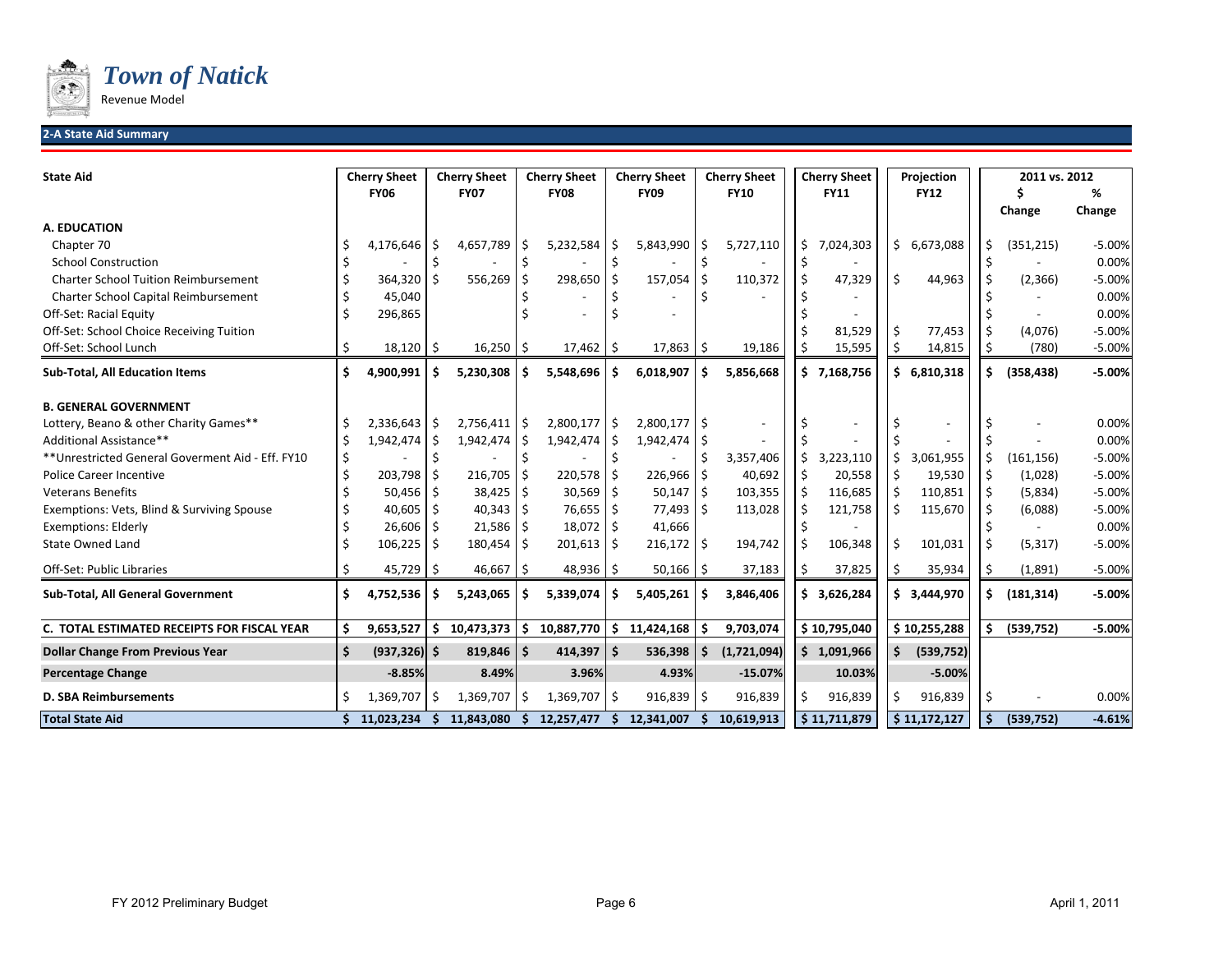

#### **3‐A Local Receipts summary**

| <b>Local Receipts</b>               |    |               |         |              |     |               |              |             |                     |             |    | Recap        |     | Projection   | <b>Averages</b> |
|-------------------------------------|----|---------------|---------|--------------|-----|---------------|--------------|-------------|---------------------|-------------|----|--------------|-----|--------------|-----------------|
|                                     |    | <b>Actual</b> |         | Actual       |     | <b>Actual</b> |              | Actual      |                     | Actual      |    | FY 2011      |     | FY 2012      | 3-year          |
| Receipt                             |    | <b>FY06</b>   |         | <b>FY07</b>  |     | <b>FY08</b>   |              | <b>FY09</b> |                     | <b>FY10</b> |    |              |     |              | \$11,883,748    |
|                                     |    |               |         |              |     |               |              |             |                     |             |    |              |     |              |                 |
| Motor Vehicle                       | \$ | 4,113,124     | \$      | 3,937,055    | \$  | 4,174,230     | -\$          | 4,187,040   | Ŝ.                  | 3,739,367   | \$ | 3,600,000    | \$  | 3,749,760    | 5-year          |
| <b>Other Excise</b>                 | \$ | 743,328 \$    |         | 810,482      | -\$ | 867,120       | $\varsigma$  | 833,846     | ۱\$                 | 986,324     | \$ | 1,300,000    | \$  | 1,300,000    | \$12,227,079    |
| Payment & Interest Taxes/Excise     | \$ | 327,111       | -\$     | 231,701      | -\$ | 235,052       | .\$          | 641,897     | -Ŝ                  | 474,871     | \$ | 300,000      | \$  | 363,020      |                 |
| Payment in Lieu of Taxes            | Ś  | $18,557$ \$   |         | 19,772       | -\$ | 33,359        | \$           | 17,635      |                     | 28,292      | \$ | 32,500       | \$  | 26,429       | 10-year         |
| Trash Fee                           | \$ | 1,076,679     | \$      | 1,015,839    | \$  | 1,066,549     | .\$          | 1,005,638   | S                   | 1,002,485   | Ś  | 950,000      | \$  | 1,007,283    | \$11,257,735    |
| <b>Other Charges for Services</b>   |    |               |         |              |     |               |              |             |                     |             |    |              |     |              |                 |
| Police Special Duty Service Charges | \$ | $36,696$ \$   |         |              | \$  | 56,829        | \$           | $37,383$ \$ |                     | 37,532      | \$ | 50,000       | \$  | 50,000       |                 |
| Ambulance Fees - Other Charges      | \$ | $935,720$ \$  |         | 871,742      | \$. | 1,006,888     | \$.          | 942,465     | \$                  | 998,333     | \$ | 1,050,000    | \$  | 1,450,000    |                 |
| Rentals                             | \$ | 284,889 \$    |         | 318,569      | Ŝ.  | 227,932       | Ś            | 301,686     | Ŝ.                  | 199,103     | \$ | 109,000      | \$. | 14,185       |                 |
| Recreation                          | Ś  | $71,318$ \$   |         | 74,845       | -\$ | 75,410        | -\$          |             | \$                  | 267,830     | Ś  | 176,000      | \$  | 176,000      |                 |
| <b>Other Departmental Revenue</b>   |    |               |         |              |     |               |              |             |                     |             |    |              |     |              |                 |
| Other Departmental Revenue          | \$ | 1,098,696 \$  |         | 975,895      | \$  | 687,774 \$    |              | 800,402     | $\vert$ \$          | 813,523     | \$ | 800,000      | \$  | 851,413      |                 |
| License/Permits                     | \$ | 1,689,502 \$  |         | 3,050,937    | \$  | 2,365,853     | S.           | 1,228,497   | Ŝ                   | 1,260,987   | \$ | 1,113,400    | Ś   | 1,263,643    |                 |
| <b>Special Assessments</b>          | \$ | $132,641$ \$  |         | 35,815       | Ŝ.  | 21,979        | \$           | 21,243      | -\$                 | 22,221      | \$ | 20,000       | \$  | 20,000       |                 |
| Fines/Forfeits                      | \$ | 298,293 \$    |         | 276,553      | Ŝ.  | 220,200       | \$           | 187,603     | Ŝ.                  | 167,066     | \$ | 165,000      | \$  | 160,000      |                 |
| Investment Income                   | Ś  | 1,070,165     | $\zeta$ | 1,516,806    | Ŝ.  | 904,653       | \$.          | 346,301     | - Ś                 | 686,279     | Ś. | 418,000      | Ś.  | 600,000      |                 |
| <b>Miscellaneous Recurring</b>      |    |               |         |              |     |               |              |             |                     |             |    |              |     |              |                 |
| Tax Per Chap 59 Sec D (%% Occup.)   | \$ | 207,586       | \$      | 120,670      | \$  | 1,222,187     | \$           | 1,101,354   | $\ddot{\mathsf{S}}$ | 102,566     | \$ | 50,000       | \$  | 50,000       |                 |
| <b>Miscellaneous Non-Recurring</b>  |    |               |         |              |     |               |              |             |                     |             |    |              |     |              |                 |
| <b>Tailings</b>                     | \$ | $\sim$        | \$      |              | \$  |               | \$,          | $\sim$      | \$                  | 45,458      | \$ | 50,000       | \$  |              |                 |
| SBA Reimbursement                   | Ś  | $\sim$        | \$      | 123,166      | \$  |               | \$           |             | \$.                 |             |    |              |     |              |                 |
| <b>Total Estimated Receipts</b>     |    | \$12,104,305  |         | \$13,379,848 |     | \$13,166,015  | $\mathsf{S}$ | 11,652,990  | Ś.                  | 10,832,238  |    | \$10,183,900 |     | \$11,081,732 |                 |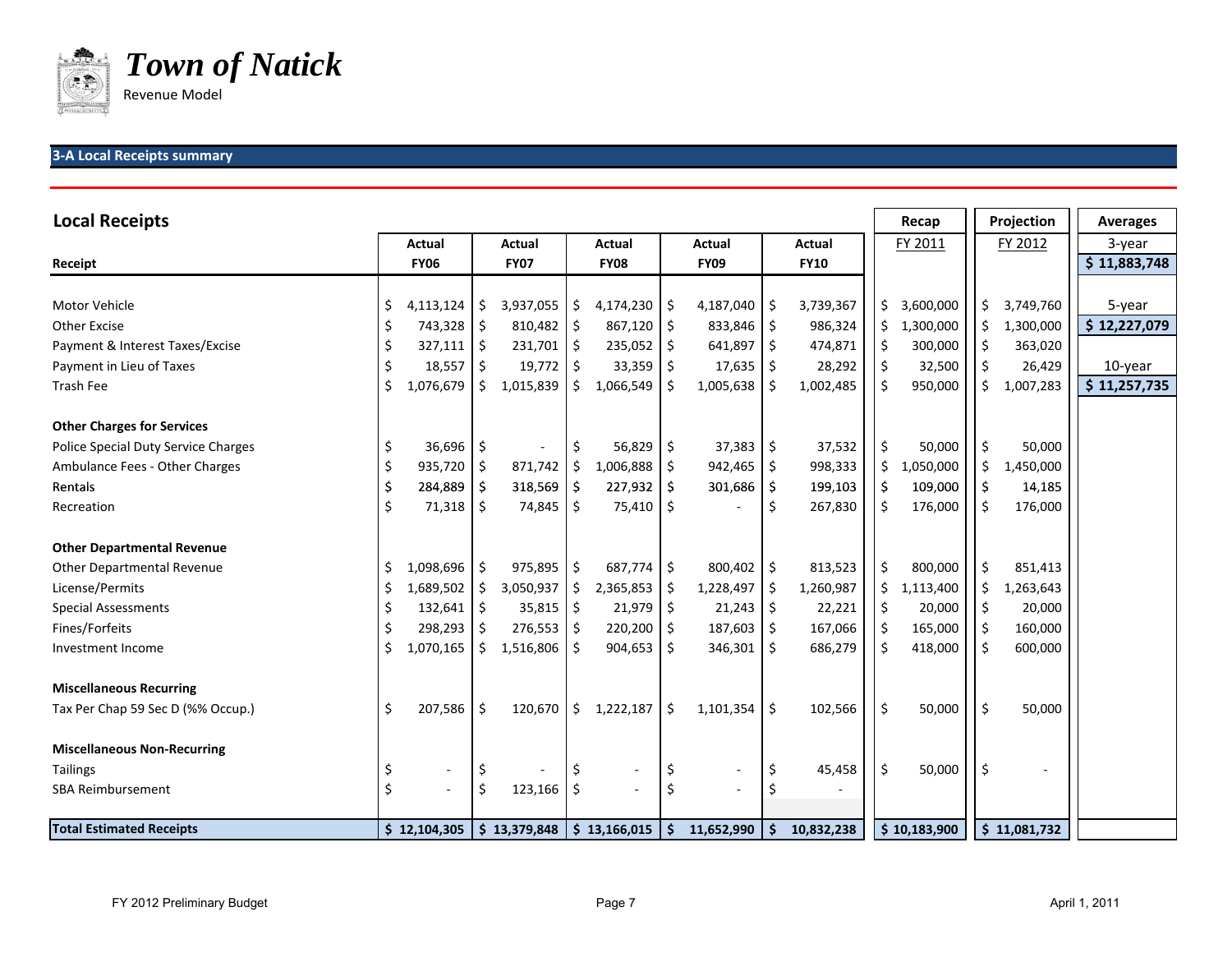

## *Town of Natick*

Revenue Model

#### **3‐B Motor Vehicle Excise Taxes**

|                                      |                          |    |             |    |             |     |                          |      |                          | Recap       | Projection  | <b>Averages</b> |
|--------------------------------------|--------------------------|----|-------------|----|-------------|-----|--------------------------|------|--------------------------|-------------|-------------|-----------------|
| Item                                 | FY 2006                  |    | FY 2007     |    | FY 2008     |     | FY 2009                  |      | FY2010                   | FY 2011     | FY 2012     | 3-year          |
|                                      |                          |    |             |    |             |     |                          |      |                          |             |             | \$4,033,546     |
| <b>PRIOR YEAR COLLECTIONS***</b>     |                          |    |             |    |             |     | $\overline{\phantom{a}}$ |      | $\overline{\phantom{a}}$ |             |             |                 |
| 010 4154 MOTOR VEHICLE 1999          |                          |    |             |    |             |     | $\overline{\phantom{a}}$ |      | $\overline{\phantom{a}}$ |             |             | 5-year          |
| 010 4155 MOTOR VEHICLE 2000          |                          |    |             |    |             |     | $\overline{\phantom{a}}$ |      | $\overline{\phantom{0}}$ |             |             | \$4,030,163     |
| 010 4156 MOTOR VEHICLE 2001          |                          |    |             |    |             |     | $\overline{\phantom{a}}$ |      | $\overline{\phantom{0}}$ |             |             |                 |
| 010 4157 MOTOR VEHICLE 2002          |                          |    |             |    |             |     | $\overline{\phantom{a}}$ |      | -                        |             |             | 10-year         |
| 010 4158 MOTOR VEHICLE 2003          |                          |    |             |    |             |     | $\overline{\phantom{a}}$ |      | -                        |             |             | \$4,064,406     |
| 010 4159 MOTOR VEHICLE 2004          | $(14,926)$ \$            |    |             |    |             |     | $\overline{\phantom{a}}$ |      | $\qquad \qquad -$        |             |             |                 |
| 010 4150 MOTOR VEHICLE 2005          | 892,471                  |    | 34,563      |    |             |     | $\overline{\phantom{a}}$ |      | $\overline{\phantom{a}}$ |             |             |                 |
| 010 4151 MOTOR VEHICLE 2006          | \$3,207,909              | S. | 799,096     | Ś  | 84,481      |     | $\overline{\phantom{a}}$ |      | $\overline{\phantom{a}}$ |             |             |                 |
| 010 4152 MOTOR VEHICLE 2007          | $\overline{\phantom{a}}$ |    | \$3,077,477 | S. | 882,976     | -\$ | 827,289                  |      | $\overline{\phantom{a}}$ |             |             |                 |
| 010 415008 MOTOR VEHICLE EXCISE 2008 | $\overline{\phantom{a}}$ |    |             |    | \$3,181,458 | S   | 65,435                   | 1 \$ | 20,587                   |             |             |                 |
| 010 415009 MOTOR VEHICLE EXCISE 2009 |                          |    |             |    |             |     | \$3,271,530              |      | 540,193                  |             |             |                 |
| 010 415010 MOTOR VEHICLE EXCISE 2010 |                          |    |             |    |             |     | $\overline{\phantom{a}}$ |      | \$3,160,895              |             |             |                 |
| 010 4153 MOTOR VEHICLE PRIOR YRS     | 26,323                   | S  | 26,056      | -S | 25,315      |     | 22,785                   |      | 17,129                   |             |             |                 |
| 010 4160 RECOVERY EXCISE             | 1,347                    | S  | $(137)$ \$  |    |             |     | $\overline{\phantom{a}}$ |      | 563                      |             |             |                 |
|                                      |                          |    |             |    |             |     |                          |      |                          |             |             |                 |
| <b>Total Motor Vehicle Taxes</b>     | \$4,113,124              |    | \$3,937,055 |    | \$4,174,230 |     | \$4,187,040              |      | \$3,739,367              | \$3,600,000 | \$3,749,760 |                 |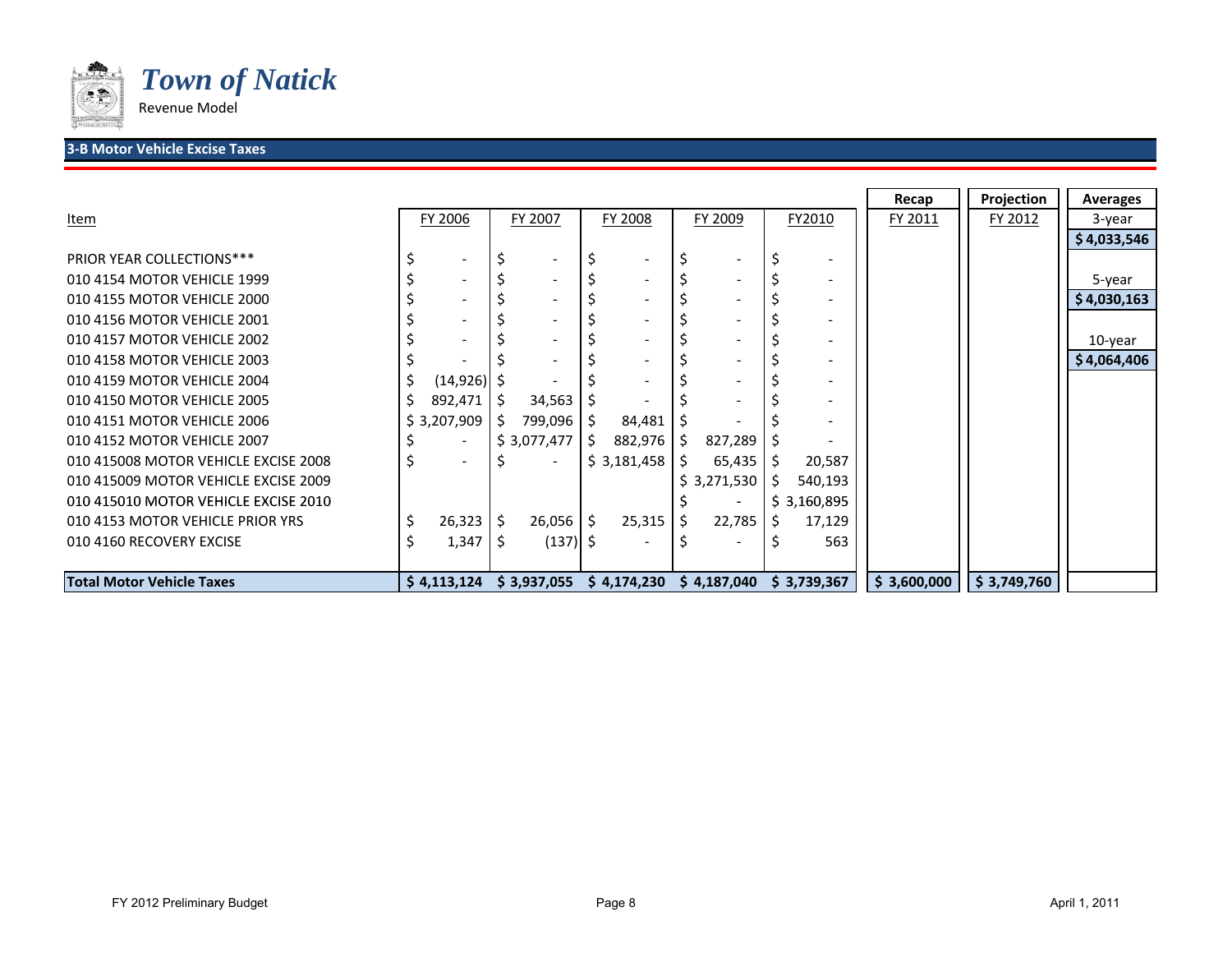

#### **Table 3‐B(2): Motor Vehicle Excise Billing & History**

|               | <b>Amount Committed</b> |        |                               |           |        |                |             |            |        |              |                    |                  |     |              |                    |                  |      |              |                    |                  |
|---------------|-------------------------|--------|-------------------------------|-----------|--------|----------------|-------------|------------|--------|--------------|--------------------|------------------|-----|--------------|--------------------|------------------|------|--------------|--------------------|------------------|
|               |                         |        | 2006                          |           |        |                | 2007        |            |        |              | 2008               |                  |     |              | 2009               |                  |      |              | 2010               |                  |
|               |                         |        | commit # of Bills SumOfexcise | Avg./Bill | commit | $#$ of Bills   | SumOfexcise | Avg./Bill  | commit | $#$ of Bills | SumOfexcise        | Avg./Bill commit |     | $#$ of Bills | SumOfexcise        | Avg./Bill commit |      | $#$ of Bills | SumOfexcise        | Avg./Bill        |
|               | #1                      | 26,026 | 2,874,493                     | \$110.45  | #1     | 25,644         | 2,876,365   | \$112.17   | #1     | 25,744       | 2,891,789          | \$112.33         | #1  | 24,596       | 2,832,143 \$115.15 |                  | # 20 | 163          | 4,193              | \$25.72          |
|               | # 2                     | 1,788  | 565,628                       | \$316.35  | # $2$  | 1,618          | 403,537     | \$249.40   | # 2    | 1,437        | 343,484            | \$239.03         | #2  | 2,742        | 457,462            | \$166.84         | #1   | 25,945       | 2,793,434          | \$107.67         |
|               | #51                     | 15     | 3,517                         | \$234.46  | #92    | 72             | 4,508       | \$62.60    | #3     | 1,421        | 379,985            | \$267.41         | #3  | 912          | 177,997            | \$195.17         | # 2  | 1,505        | 346,479            | \$230.22         |
|               | #91                     | 59     | 3,928                         | \$66.57   | #51    | 22             | 2,111       | \$95.97    | #93    | 75           | 5,194              | \$69.25          | #99 | 82           | 5,578              | \$68.02          | #3   | 1,198        | 255,105            | \$212.94         |
|               | #3                      | 1,324  | 258,840                       | \$195.50  | #3     | 1,174          | 282,963     | \$241.02   | # 20   | 28           | 3,858              | \$137.79         | #88 | 18           | 12,500             | \$694.44         | #21  | 20           |                    | 3,076 \$153.81   |
|               | #4                      | 1,156  | 221,442                       | \$191.56  | #93    | 19             | 15,700      | \$826.32   | # 52   | 16           | 11,200             | \$700.00         | #55 | 27           |                    | 4,419 \$163.67   | #52  | 15           | 10,900             | \$726.67         |
|               | #92                     | 24     | 18,200                        | \$758.33  | #4     | 1,383          | 308,325     | \$222.94   | #4     | 1,397        | 331,648            | \$237.40         | #4  | 1,648        | 273,894            | \$166.20         | #99  | 81           | 4,958              | \$61.20          |
|               | # 5                     | 954    | 125,712                       | \$131.77  | #5     | 1,070          | 164,637     | \$153.87   | #5     | 1.044        | 128,084            | \$122.69         | #5  | 957          | 118,243            | \$123.56         | #4   | 1148         |                    | 208,210 \$181.37 |
|               | # 6                     | 865    | 70,560                        | \$81.57   | #6     | 796            | 61,267      | \$76.97    | #6     | 839          | 70,648             | \$84.20          | #6  | 830          | 60,495             | \$72.89          | #5   | 1026         | 126,197            | \$123.00         |
|               | #7                      | 797    | 45,576                        | \$57.18   | # $7$  | 656            | 62,502      | \$95.28    | # 7    | 679          | 32,074             | \$47.24          | #7  | 570          | 20,325             | \$35.66          |      |              |                    |                  |
|               | # 8                     | 2      | 303                           | \$151.67  | #8     | 105            | 10,017      | \$95.40    | #8     |              | 312                | \$156.10         | #8  |              | 47                 | \$46.67          |      |              |                    |                  |
|               | #52                     | 14     | 1,165                         | \$83.24   | #9     | 147            | 13,513      | \$91.92    | #9     | 19           | 1,457              | \$76.67          | #9  | 87           | 6,053              | \$69.57          |      |              |                    |                  |
|               | #9                      | 217    | 23,310                        | \$107.42  | #12    | 1              | 1,292       | \$1,291.67 | #55    | 6            | 644                | \$107.36         | #29 | 11           | 1,849              | \$168.08         |      |              |                    |                  |
|               | #10                     | 133    | 45,248                        | \$340.21  | #11    | 20             | 1,661       | \$83.05    | #10    | 10           | 952                | \$95.21          | #10 | 8            | 568                | \$70.99          |      |              |                    |                  |
|               | #12                     | 27     | 9,061                         | \$335.60  | # 10   | 20             | 2,242       | \$112.10   | #11    | 13           | 212                | \$16.32          | #11 | 21           |                    | 3,363 \$160.14   |      |              |                    |                  |
|               |                         |        |                               |           | # 20   | 15             | 2,586       | \$172.39   | #28    |              | 106                | \$35.42          |     |              |                    |                  |      |              |                    |                  |
|               |                         |        |                               |           | #55    | $\overline{2}$ | 28          | \$14.07    |        |              |                    |                  |     |              |                    |                  |      |              |                    |                  |
| <b>Totals</b> |                         | 33401  | 4,266,982 \$127.75            |           |        | 32764          | 4,213,253   | \$128.59   |        | 32733        | 4,201,646 \$128.36 |                  |     | 32510        | 3,974,934 \$122.27 |                  |      | 31101        | 3,752,551 \$120.66 |                  |

#### **Actual Collections received in each FY**

|       | 2006       |       | 2007                     |       | 2008 |            |       | 2009 |            |             | 2010 |            |  |
|-------|------------|-------|--------------------------|-------|------|------------|-------|------|------------|-------------|------|------------|--|
| Type  | Collection | Type  | Collection               | Type  |      | Collection | Type  |      | Collection | <b>Type</b> |      | Collection |  |
|       |            |       |                          |       |      |            |       |      |            |             |      |            |  |
| Prior | 26,323     | Prior | 26,056                   | Prior |      | 25,315     | Prior |      | 22,785     | Prior       |      | 17,129     |  |
| 2004  | (14, 926)  | 2004  | $\overline{\phantom{a}}$ | 2004  |      |            | 2004  |      |            | 2004        |      |            |  |
| 2005  | 892,471    | 2005  | 34,563                   | 2005  |      |            | 2005  |      |            | 2005        |      |            |  |
| 2006  | 3,207,909  | 2006  | 799,096                  | 2006  |      | 84,481     | 2006  |      |            | 2006        |      |            |  |
| 2007  |            | 2007  | 3,077,477                | 2007  |      | 882,976    | 2007  |      | 827,289    | 2007        |      |            |  |
| 2008  |            | 2008  | $\overline{\phantom{a}}$ | 2008  |      | 3,181,458  | 2008  |      | 65,435     | 2008        |      | 20,587     |  |
| 2009  | 0          | 2009  |                          | 2009  |      |            | 2009  |      | 3,271,530  | 2009        |      | 540,193    |  |
| 2010  | 0          | 2010  |                          | 2010  |      |            | 2010  |      |            | 2010        |      | 3,160,895  |  |
| Misc  | 1,347      | Misc  | (137)                    | Misc  |      |            | Misc  |      |            | Misc        |      | 563        |  |

| <b>Totals</b>            |                         | 4,113,124              |       |                  | 3,937,055              |       |                         | 4,174,230              |       |                         | 4,187,040              |        |                         | 3,739,367              |       |
|--------------------------|-------------------------|------------------------|-------|------------------|------------------------|-------|-------------------------|------------------------|-------|-------------------------|------------------------|--------|-------------------------|------------------------|-------|
| <b>Actual vs. Billed</b> |                         |                        |       |                  |                        |       |                         |                        |       |                         |                        |        |                         |                        |       |
|                          |                         | 2006                   |       |                  | 2007                   |       |                         | 2008                   |       |                         | 2009                   |        |                         | 2010                   |       |
|                          |                         |                        |       |                  |                        |       |                         |                        |       |                         |                        |        |                         |                        |       |
|                          | <b>Billed</b><br>Actual | 4,266,982<br>4,113,124 | 96.4% | Billed<br>Actual | 4,213,253<br>3,937,055 | 93.4% | <b>Billed</b><br>Actual | 4,201,646<br>4,174,230 | 99.3% | <b>Billed</b><br>Actual | 3,974,934<br>4,187,040 | 105.3% | <b>Billed</b><br>Actual | 3,752,551<br>3,739,367 | 99.6% |
| Notes:                   |                         |                        |       |                  |                        |       |                         |                        |       |                         |                        |        |                         |                        |       |

a) 5-Year Billable Average: \$4,081,873<br>
b) 5-Year Actual Collection Average: \$4,030,163 b) 5-Year Actual Collection Average:<br>
c) Average Bills - 5-Year Average **by the Collection Average 3125.53** 

c) Average Bills - 5-Year Average **building and State and State State State State State State State State State**<br>
\$125.53 d) Average No. of Bills Annually-5 Year Average

e) Collection Rate - 5 year Average 98.83% 98.83% 98.83%

f) Economic Factor 93.00% FY 2012 Preliminary Budget

d) Average No. of Bills Annually-5 Year Average 32,502 **FY 2012 Projection = ave. bill x ave. # bills x collection rate x economic factor \$3,749,760**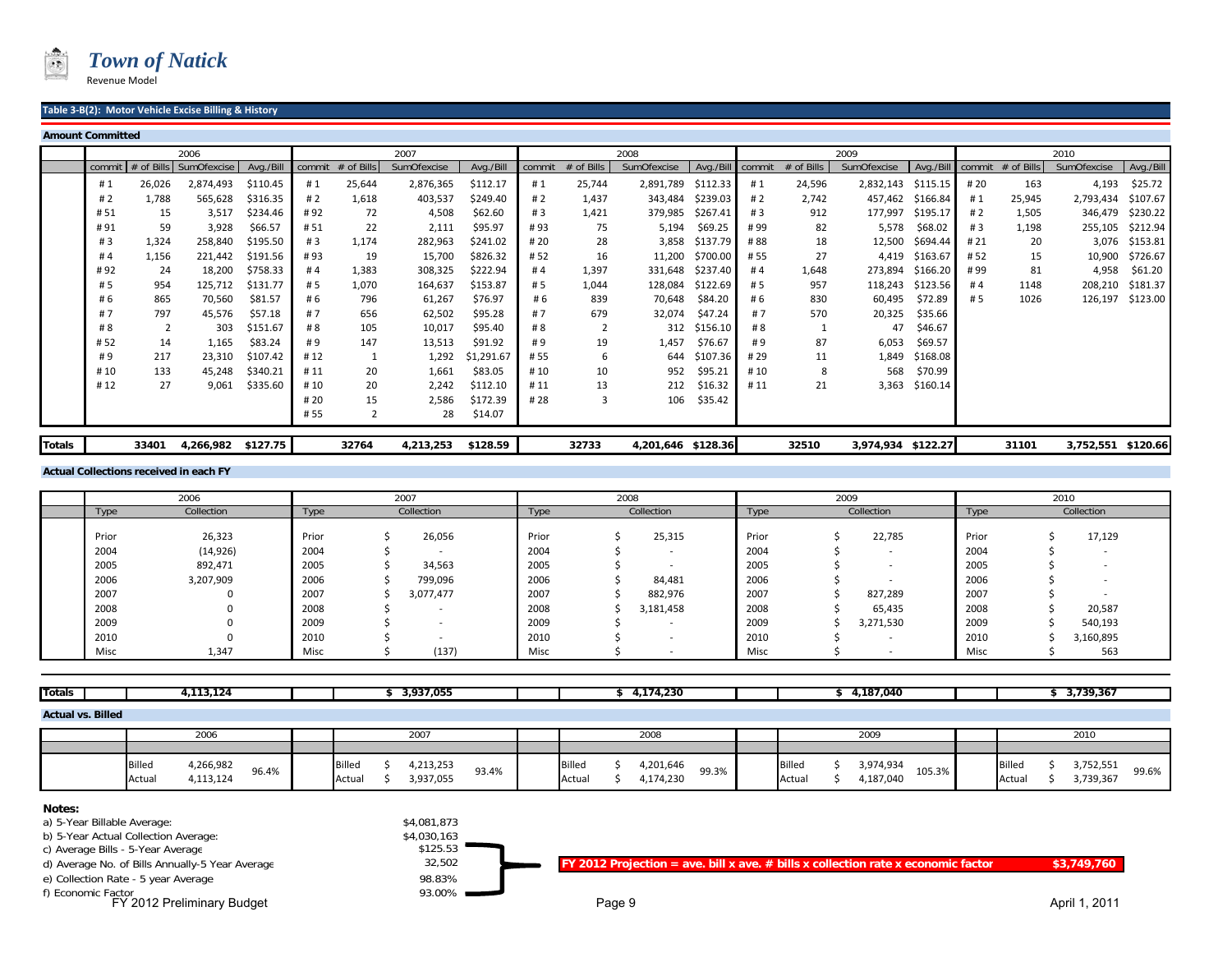

#### **3‐CC** Other Excise 40359 Present and the contract of the contract of the contract of the contract of the contract of the contract of the contract of the contract of the contract of the contract of the contract of the contrac

|                                  |                |     |            |         |                          |                          | Recap       | Projection  | <b>Averages</b> |
|----------------------------------|----------------|-----|------------|---------|--------------------------|--------------------------|-------------|-------------|-----------------|
| <u>Item</u>                      | <b>FY 2006</b> |     | FY 2007    | FY 2008 | FY 2009                  | FY 2010                  | FY 2011     | FY 2012     | 3-year          |
|                                  |                |     |            |         |                          |                          |             |             | 895,763         |
| 010 4191 OTHER TAXES HOTEL/MOTEL | 743,328        | . خ | 810,432 \$ | 867,120 | $833,846$ \$             | 748,707                  |             |             |                 |
| LOCAL OPTION MEALS               |                |     |            | -       |                          | 237,617                  |             |             | 5-year          |
| 010 4161 BOAT EXCISE 2003        |                |     | 15         | -       | $\overline{\phantom{a}}$ |                          |             |             | 848,220         |
| 010 4162 BOAT EXCISE 2004        |                |     | 35         | -       | $\overline{\phantom{a}}$ | $\overline{\phantom{0}}$ |             |             |                 |
|                                  |                |     |            |         |                          |                          |             |             |                 |
| <b>Total Other Excise</b>        | 743,328        |     | 810.482    | 867,120 | 833,846                  | 986,324                  | \$1,300,000 | \$1,300,000 |                 |

| <b>Breakout:</b>                                 |             |                |                |                 |
|--------------------------------------------------|-------------|----------------|----------------|-----------------|
| Local Option Taxes                               |             | <b>FY 2010</b> | <b>FY 2011</b> | FY 2012         |
|                                                  |             | Actual         | Recap          | <b>Estimate</b> |
| Hotel Motel Taxes - State Portion (4%)           |             | 678.411        | 550.000        | 550.000         |
| Hotel Motel Taxes - Town Portion (2%)*           |             | 70.296         | 275.000        | 275,000         |
| Local Option Meals Taxes - Town Portion (.75%)** | $\varsigma$ | 237.617        | 475.000        | 475.000         |
|                                                  |             |                |                |                 |

#### **Notes:**

\* FY 2010 Actual collected for only one quarter ‐ April‐June 2010

\*\* FY 2010 Actual collected for two auarters ‐ January‐June 2010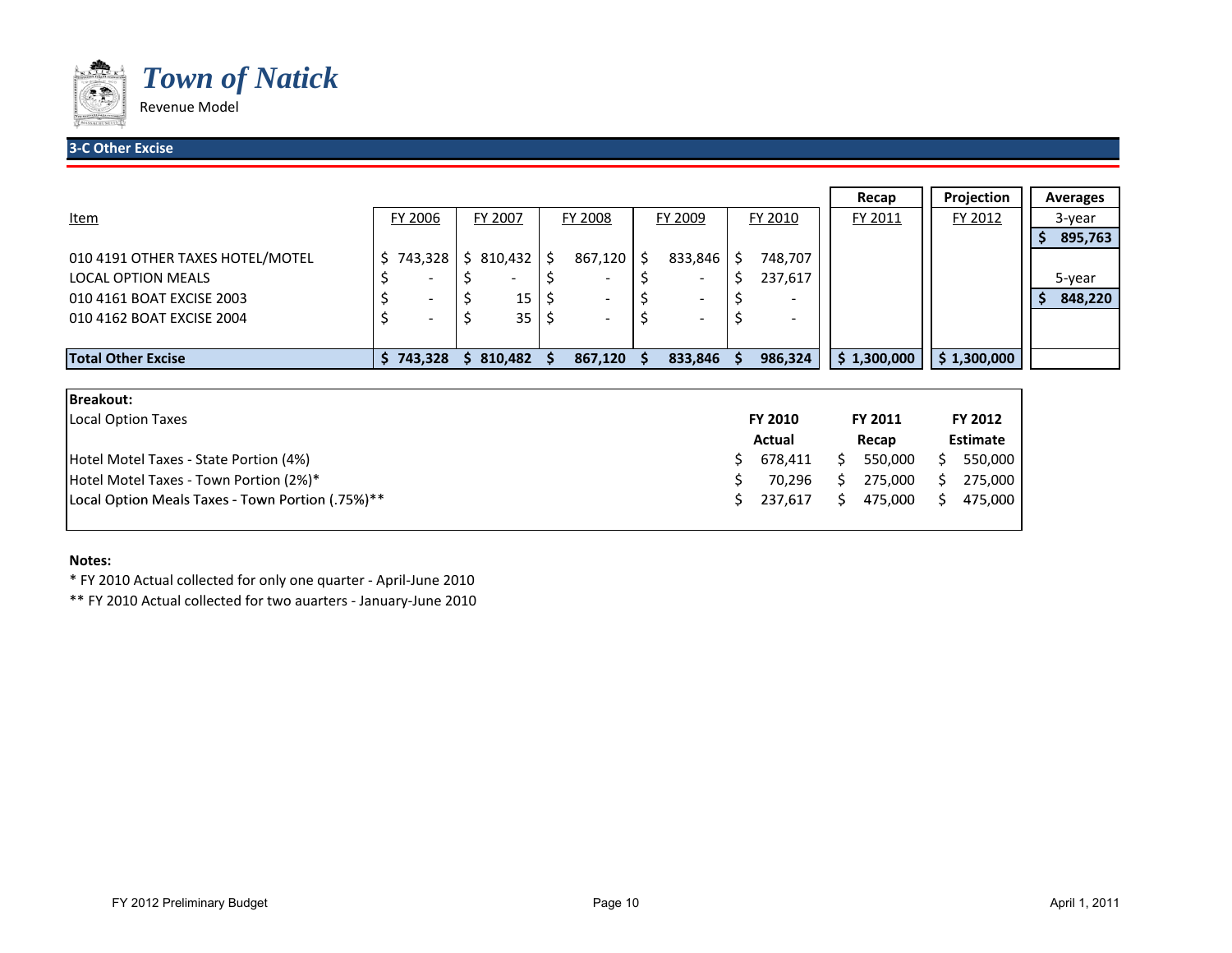

#### **3‐D Penalties and Interest on Taxes and Excise** <sup>40359</sup>

|                                       |         |              |                    |    |         |               |                         |         | Recap   | Projection | <b>Averages</b> |
|---------------------------------------|---------|--------------|--------------------|----|---------|---------------|-------------------------|---------|---------|------------|-----------------|
| <u>Item</u>                           | FY 2006 |              | FY 2007            |    | FY 2008 |               | FY 2009                 | FY 2010 | FY 2011 | FY 2012    | 3-year          |
|                                       |         |              |                    |    |         |               |                         |         |         |            | 450,607         |
| 010 4170 PENALITIES ON TAXES & EXCISE | 32,263  | -S           | $24,430$   \$      |    | 23,301  | -S            | $36,875$ $\mid$ \$      | 63,446  |         |            |                 |
| 010 4171 INTEREST ON TAXES            | 141,247 | <sub>S</sub> | 118,593            | -S | 116,485 | S             | $201,400$ S             | 186,942 |         |            | 5-year          |
| 010 4172 INTEREST ON MOTOR VEHICLE    | 31,206  | -5           | $34,866$   \$      |    | 29,797  | -S            | $39,239$ S              | 27,480  |         |            | 382,127         |
| 010 4173 INTEREST TAX TITLES          | 76,061  | -S           | $45,193$ $\mid$ \$ |    | 29,172  | Ŝ.            | $254,599$ $\frac{1}{5}$ | 72,581  |         |            |                 |
| 010 4174 INTEREST ON BETTERMENTS      | 2,784   | - 5          | 829                |    | 316     | 5             | 111                     | 153     |         |            |                 |
| 010 4175 INTEREST CHAPTER 41A         | 4,899   |              | $\sim$             |    |         |               |                         |         |         |            |                 |
| 010 4178 INTEREST POLICE DETAILS      |         |              |                    |    | 2,588   |               | 30                      | 1,011   |         |            |                 |
| 010 4180 TAX TITLE FEES               | 2,426   | 5            | 7,790              |    | 1,294   | $\mathcal{S}$ | 14,209                  | 7,715   |         |            |                 |
| 010 4371 MUNICIPAL LIEN CERTIFICATES  | 36,225  |              | -                  |    | 32,100  |               | 95,433                  | 115,545 |         |            |                 |
|                                       |         |              |                    |    |         |               |                         |         |         |            |                 |
| <b>Total Penalties and Interest</b>   | 327,111 |              | 231.701            |    | 235,052 |               | 641.897                 | 474,871 | 300.000 | 363,020    |                 |

#### **Assumption:**

FY 2012 Projection based at 95% of 5‐year collection average, FY 2006‐2010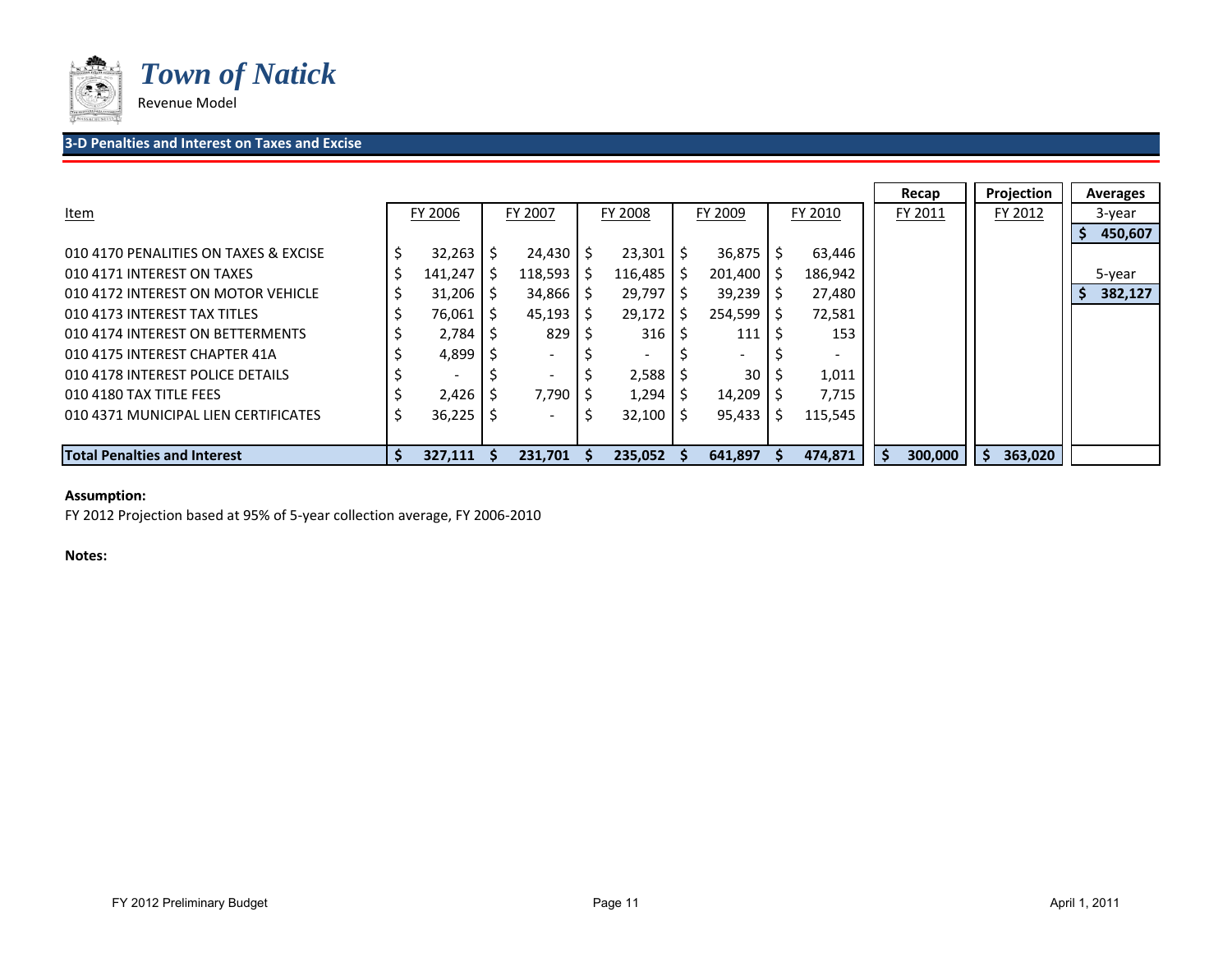

#### **3‐E Payments‐In‐Lieu‐of‐Taxes (PILOTS)** <sup>40359</sup>

|                                        |         |         |         |   |        |    |         | Recap   | Projection | Averages |
|----------------------------------------|---------|---------|---------|---|--------|----|---------|---------|------------|----------|
| <u>Item</u>                            | FY 2006 | FY 2007 | FY 2008 |   | FY2009 |    | FY 2010 | FY 2011 | FY 2012    | 3-year   |
|                                        |         |         |         |   |        |    |         |         |            | 26,429   |
| 010 4181 IN LIEU TAX MA MORSE HLTHCARE |         |         |         |   |        | -5 | 13,170  |         |            |          |
| 010 4182 IN LIEU TAX HOUSING AUTHORITY |         | 12,110  | 12,076  |   |        |    | 12,172  |         |            | 5-year   |
| 010 4183 IN LIEU TAX EXEMPT PROPERTY   | 18,557  | 5,285   | 16,680  | S | 17,635 |    |         |         |            | 23,523   |
| 010 4184 IN LIEU TAX TCAN NATICK ARTS  |         | 2,377   | 4,603   |   |        |    | 2,950   |         |            |          |
|                                        |         |         |         |   |        |    |         |         |            |          |
| <b>Total PILOT's</b>                   | 18,557  | 19,772  | 33,359  |   | 17,635 |    | 28,292  | 32,500  | 26,429     |          |

#### **Assumption:**

FY 2012 Projection based at 100% of 3‐year collection average, FY 2008‐2010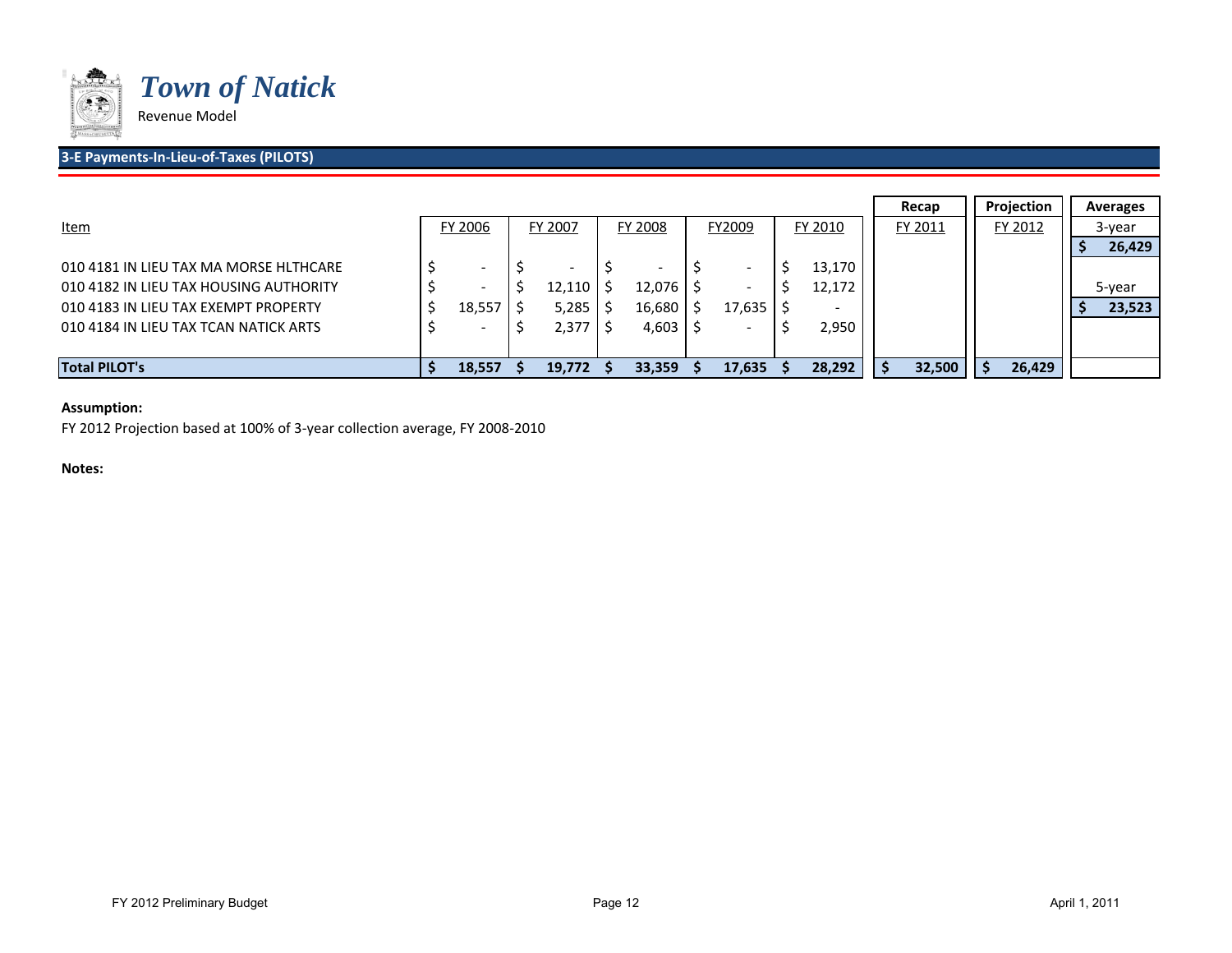

#### **3‐F Trash Disposal Charges**

|                                  |             |             |                           |                |             | Recap   | Projection  | <b>Averages</b> |
|----------------------------------|-------------|-------------|---------------------------|----------------|-------------|---------|-------------|-----------------|
| <u>Item</u>                      | FY 2006     | FY 2007     | FY 2008                   | FY 2009        | FY 2010     | FY 2011 | FY 2012     | 3-year          |
|                                  |             |             |                           |                |             |         |             | \$1,024,891     |
| 010 4249 PAYT FEES               | \$1,075,013 |             | $$1,015,825$ $$1,065,825$ | $$1,005,638$ S | 903,950     |         |             |                 |
| 010 4247 TRASH FEES              | 44          | -           | 724                       |                | -           |         |             | 5-year          |
| 010 4251 BULKY WASTE PICKUP      |             |             |                           |                | 98,535      |         |             | \$1,033,111     |
|                                  |             |             |                           |                |             |         |             |                 |
| <b>Total Trash Disposal Fees</b> | 1,075,056   | \$1,015,825 | \$1,066,549               | \$1,005,638    | \$1,002,485 | 950,000 | \$1,007,283 |                 |

#### **Assumption:**

FY 2012 Projection based at 97.5% of 5‐year collection average, FY 2006‐2010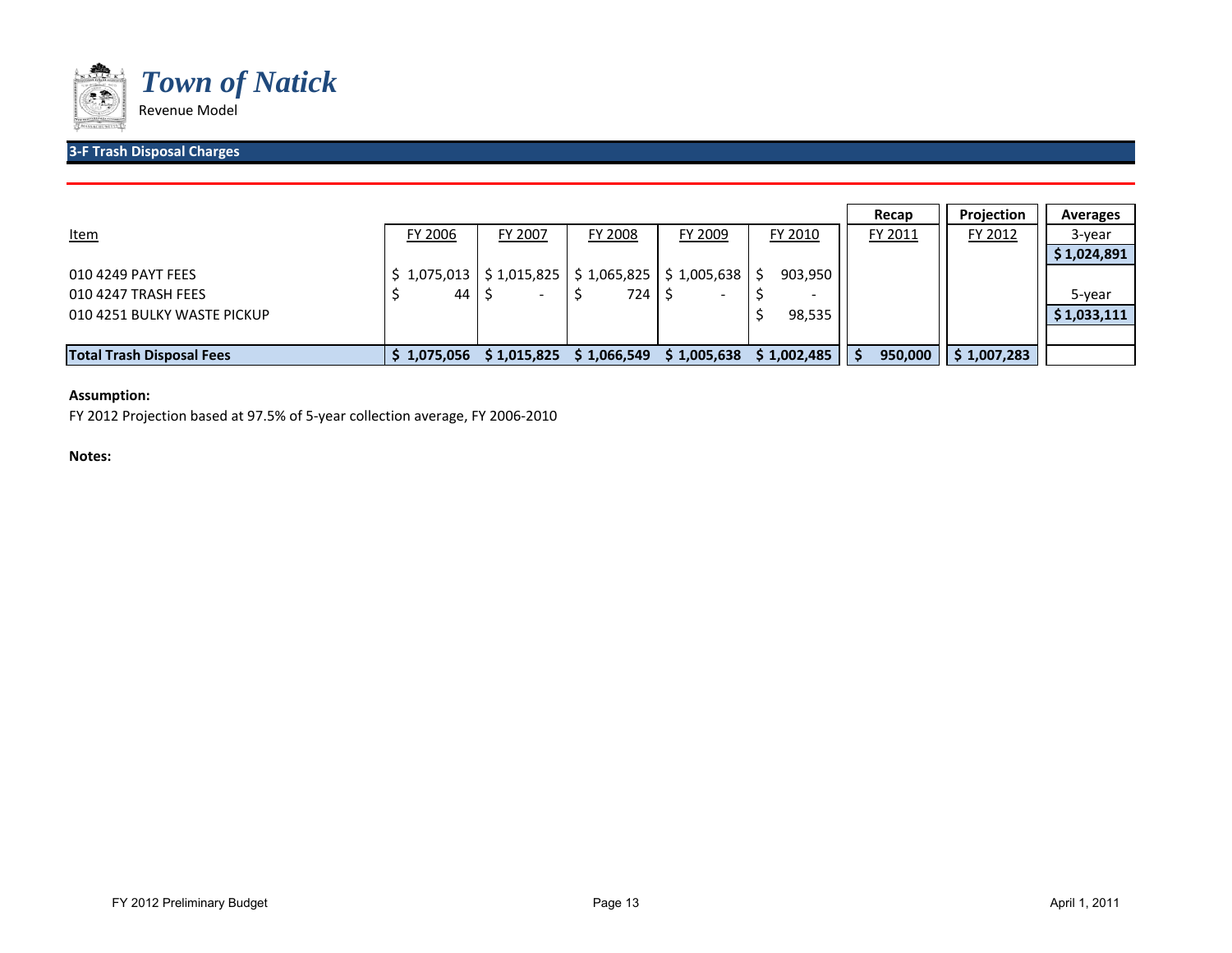

#### **3‐G Other Charges** <sup>40359</sup>

|                                     |           |                |                     |             |             | Recap       | Projection  | <b>Averages</b> |
|-------------------------------------|-----------|----------------|---------------------|-------------|-------------|-------------|-------------|-----------------|
| Item                                | FY 2006   | <b>FY 2007</b> | FY 2008             | FY2009      | FY 2010     | FY 2011     | FY 2012     | 3-year          |
|                                     |           |                |                     |             |             |             |             | \$1,026,477     |
| 010 4373 AMBULANCE SERVICE FEES     | \$899,024 |                | 869,279 \$1,006,888 | $942,465$ S | 998,333     |             |             |                 |
| 010 4328 POLICE SPECIAL DUTY S/CHGS | 36,696    |                | 56,829              | 37,383      | 37,532      |             |             | 5-year          |
|                                     |           |                |                     |             |             |             |             | 976,886         |
|                                     |           |                |                     |             |             |             |             |                 |
| <b>Total Other Charges</b>          | \$935,720 | 869,279        | \$1,063,717         | 979,848     | \$1,035,865 | \$1,100,000 | \$1,500,000 |                 |

#### **Assumption:**

FY 2012 Projection based assumes continued increases in Ambulance Revenue collection.

#### **Notes:**

Takes into account sharp increase in Ambulance Revenue Fees implemented in early FY 2011.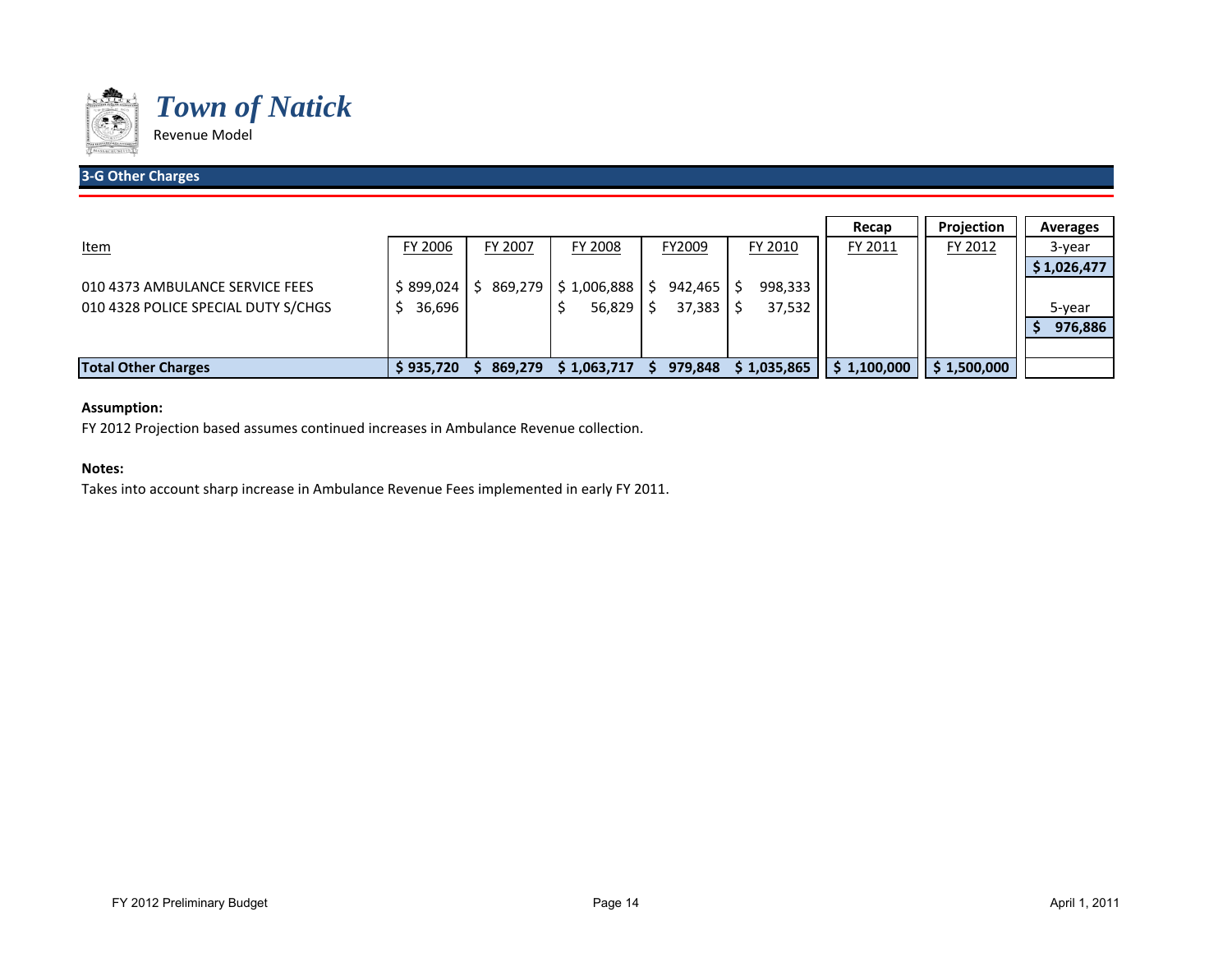

#### **3‐HRentals** 40359 **Properties and the contract of the contract of the contract of the contract of the contract of the**

|                                      |    |         |   |                                       |                          |               |                          |         | Recap   | Projection | <b>Averages</b> |
|--------------------------------------|----|---------|---|---------------------------------------|--------------------------|---------------|--------------------------|---------|---------|------------|-----------------|
| Item                                 |    | FY 2006 |   | FY 2007                               | FY 2008                  |               | FY 2009                  | FY 2010 | FY 2011 | FY 2012    | 3-year          |
|                                      |    |         |   |                                       |                          |               |                          |         |         |            | 242,907         |
| 010 4361 NATICK DISRICT COURT RENTAL | S. | 160,171 | S | $181,415$ $\overline{\phantom{1}}$ \$ | 89,830                   | $\mathcal{S}$ | 164,785                  | 51,511  |         |            |                 |
| 010 4362 ELIOT SCHOOL RENTAL         |    | 642     |   |                                       |                          |               |                          |         |         |            | 5-year          |
| 010 4363 EAST SCHOOL RENTAL          |    | 110,051 |   | 115,554                               | 121,332                  |               | 127,398                  | 133,768 |         |            | 266,436         |
| 010 4364 COLE CENTRE RENTAL          |    | 12,960  |   | $21,600$ \$                           | $16,770$                 |               | 9,504                    | 13,824  |         |            |                 |
| 010 4366 RENTAL POLICE TRNG CENTER   |    | 1,064   |   |                                       | $\overline{\phantom{a}}$ |               | $\overline{\phantom{0}}$ |         |         |            |                 |
|                                      |    |         |   |                                       |                          |               |                          |         |         |            |                 |
| <b>Total Rentals</b>                 |    | 284,889 |   | 318,569                               | 227,932                  |               | 301,686                  | 199,103 | 109,000 | 14,185     |                 |

#### **Assumption:**

FY 2012 Projection based at 95% of the five‐year average of current rentals.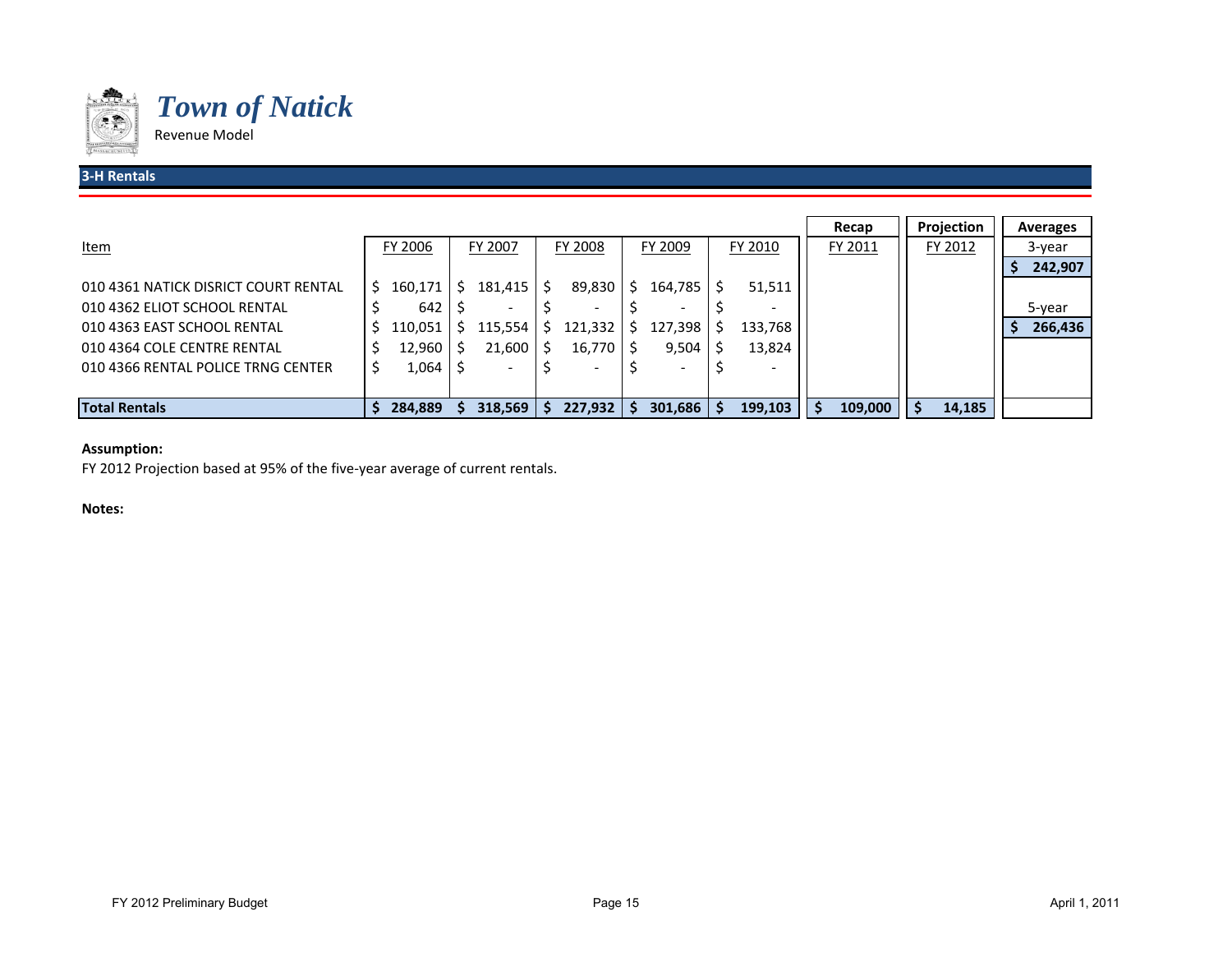

#### **3‐I Recreation Dept. Revenue** <sup>40359</sup>

|                                         |            |         |                    |         |         | Recap   | Projection | Averages |
|-----------------------------------------|------------|---------|--------------------|---------|---------|---------|------------|----------|
| <u>Item</u>                             | FY 2006    | FY 2007 | FY 2008            | FY 2009 | FY 2010 | FY 2011 | FY 2012    | 3-year   |
|                                         |            |         |                    |         |         |         |            | 114,413  |
| 010 4241 FARM ASSISTANT SALARY          | 32,564     | 39,995  | $38,546$ \$        |         | 190,170 |         |            |          |
| 010 4242 PRE-SCHOOL PROGRAMS            | $22,473$ S | 17,000  | 21,685             |         | 36,425  |         |            | 5-year   |
| 010 4243 REGISTRATION FEES VARIOUS PROG | $16,281$   | 17,850  | $15,179$ $\mid$ \$ |         | 41,235  |         |            | 97,881   |
|                                         |            |         |                    |         |         |         |            |          |
| Total Dept. Revenue - Recreation        | 71,318     | 74,845  | 75,410             |         | 267,830 | 176,000 | 176,000    |          |

#### **Assumption:**

FY 2012 Projection based at 100% of FY 2011 estimate.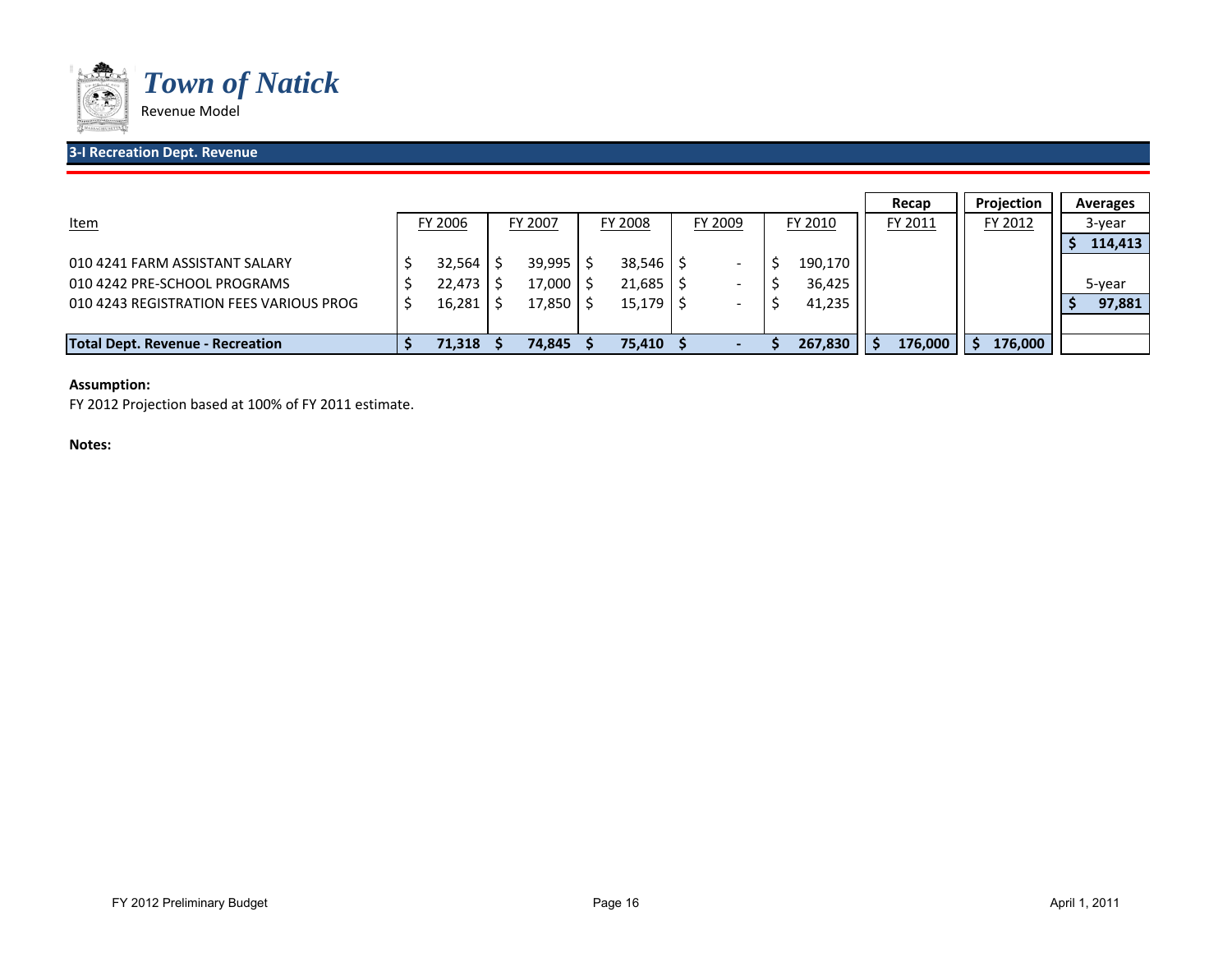

Revenue Model

#### **3‐J Other Departmental Revenue** <sup>40359</sup>

|                                                               |              |     |           |     |                        |      |              |     |         | Recap   | Projection | <b>Averages</b> |
|---------------------------------------------------------------|--------------|-----|-----------|-----|------------------------|------|--------------|-----|---------|---------|------------|-----------------|
| Item                                                          | FY 2006      |     | FY 2007   |     | FY 2008                |      | FY 2009      |     | FY 2010 | FY 2011 | FY 2012    |                 |
| 010 4248 NEIGHBORHOOD BUS FARES                               | \$<br>33,852 | \$  | 34,699    | \$  | 3,110                  | \$   |              | \$  |         |         |            | 3-year          |
| 010 4252 DEMAND RESPONSE                                      |              |     |           |     |                        |      |              |     | 3,229   |         |            | 767,233         |
| 010 4268 SENIOR CITIZEN PARKING PERMITS                       |              |     |           |     |                        |      |              |     | 1,567   |         |            |                 |
| 010 4269 TN CLERK FINES                                       | \$<br>4,850  | Ŝ.  | 14,380    | -\$ | 4,750                  | \$.  | 2,175        |     | 350     |         |            | 5-year          |
| 010 4271 ASSESSOR COPIES OF RECORDS                           | \$<br>1,038  | \$  | 1,545     | \$  | 986                    | \$   | 1,178        | -\$ | 1,341   |         |            | Ŝ.<br>896,224   |
| 010 4273 TN CLERK DOG LICENSE FEES                            | \$<br>25,500 | S   | 15,095    | \$  | 24,275                 | \$   | 30,451       | -S  | 40,180  |         |            |                 |
| 010 4274 TN CLERK MISCELLANEOUS FEES                          | \$<br>2,365  | \$  | 1,292     | -\$ | 1,744                  | \$   | 516          | -S  | 576     |         |            |                 |
| 010 4275 TN CLERK SALE RESIDENT BOOKS                         | \$<br>1,425  | \$  | 1,143     |     | 1,525                  | \$   | 1,380        | 1 S | 1,399   |         |            |                 |
| 010 4276 TN CLERK SPORTING LICENSE FEES                       | \$           | \$  |           |     |                        | \$   | 300          | -S  |         |         |            |                 |
| 010 4277 COMM DEV COMMUTER PARKING                            | \$<br>53,354 | \$  | 42,671    | \$  | 59,791                 | \$   | 63,066       | -S  | 50,779  |         |            |                 |
| 010 42771 LAND DISTRUBANCE                                    | \$           | Ś   | 1,400     | \$  |                        | \$   |              | Ś   |         |         |            |                 |
| 010 4278 COMM DEV ANR PLANS                                   | \$<br>1,800  |     | 1,200     | \$. | 2,600                  | \$   | 2,600        | -S  | 2,600   |         |            |                 |
| 010 4279 COMM DEV BOOKS/MAPS/BYLAWS                           | \$<br>934    |     | 1,135     | \$. | 368                    | Ś    | $1,268$   \$ |     | 542     |         |            |                 |
| 010 4280 COMM DEV DEFINITIVE PLAN FILE                        | \$<br>3,400  |     | 600       | \$  | 5,600                  | \$   |              | \$  | 4,400   |         |            |                 |
| 010 4281 COMM DEV PARKING STICKERS                            | \$<br>93,890 | \$  | 107,350   | \$  | 88,933                 | \$   | 87,566       | \$. | 88,424  |         |            |                 |
| 010 4282 COMM DEV PERMIT RESEARCH                             | \$<br>365    | \$  | 580       | \$  | 256                    | \$   | 185          | -S  | 325     |         |            |                 |
| 010 4283 COMM DEV SCENIC RD FILING FEE                        | \$<br>400    | \$  |           | \$  |                        | \$   |              |     |         |         |            |                 |
| 010 4284 COMM DEV SUBDIVISION FILE FEE                        | \$<br>2,835  | \$  | 6,200     | -\$ | 2,200                  | \$   |              |     |         |         |            |                 |
| 010 4285 COMM DEV DESIGN REVIEW BD                            | \$<br>450    | S   | 150       | Ŝ.  | 150                    | Ś    | 150          | S   | 600     |         |            |                 |
| 010 4286 FIRE SYSRICT 14 HAZ MAT REIMB                        | \$           |     | 349       | S   | 325                    | Ś    |              |     |         |         |            |                 |
| 010 4287 FIRE MASS PIKE ASSISTANCE                            | \$<br>6,400  |     | 8,400     | \$  | 8,400                  | \$   | 5,800        | S   | 4,600   |         |            |                 |
| 010 4290 FIRE SPECIAL DUTY S/CHARGES                          | \$<br>915    |     | 6,840     | \$  | 355                    |      |              |     | 820     |         |            |                 |
| 010 4293 BD HLTH CLINIC FEES                                  | \$<br>23,154 |     | 15,656    | \$  | 14,846                 | \$   | 3,836        | \$  | 11,361  |         |            |                 |
| 010 4296 BD HLTH MISCELLANEOUS COPIES                         | \$<br>48     |     | 15        |     | 20                     |      | 29           |     | 38      |         |            |                 |
| 010 4299 POLICE REPORT FEES                                   | \$<br>5,223  | Ś   | 5,545     | S,  | 5,325                  | Ś    | 5,474        | Ś   | 4,039   |         |            |                 |
| 010 4302 POLICE FINGERPRINTS                                  | \$<br>175    | Ś   | 180       | \$  | 125                    |      | 65           |     | 35      |         |            |                 |
| 010 4303 POLICE MISCELLANEOUS INCOME                          | \$<br>620    |     | 141       | Ŝ.  | 1,648                  | Ŝ    | 328          |     | 2,420   |         |            |                 |
| 010 4304 POLICE SOLICITOR FEES                                | \$<br>120    | \$  | 300       | \$  | 270                    |      | 155          |     | 180     |         |            |                 |
| 010 4305 POLICE SUBPOENAS                                     |              |     |           |     |                        |      | 75           |     | 75      |         |            |                 |
| 010 4306 PUB WKS MAPS                                         | 767          | \$  | 1,331     | -\$ | 191                    |      | 167          |     | 180     |         |            |                 |
| 010 4307 PUB WKS RECYCLING BINS                               | 895          | \$  | 898       | -\$ | 1,534                  | \$   | $1,392$   \$ |     | 1,461   |         |            |                 |
| 010 4308 PUB WKS RECYCLED GLASS                               | 561          | \$  |           |     | 167                    | l \$ | $1,446$   \$ |     | 670     |         |            |                 |
| 010 4309 PUB WKS RECYCLED METAL<br>FY 2012 Preliminary Budget | \$<br>6,241  | -\$ | 18,578 \$ |     | $24,768$ \$<br>Page 17 |      | $17,650$ \$  |     | 19,483  |         |            | April 1, 2011   |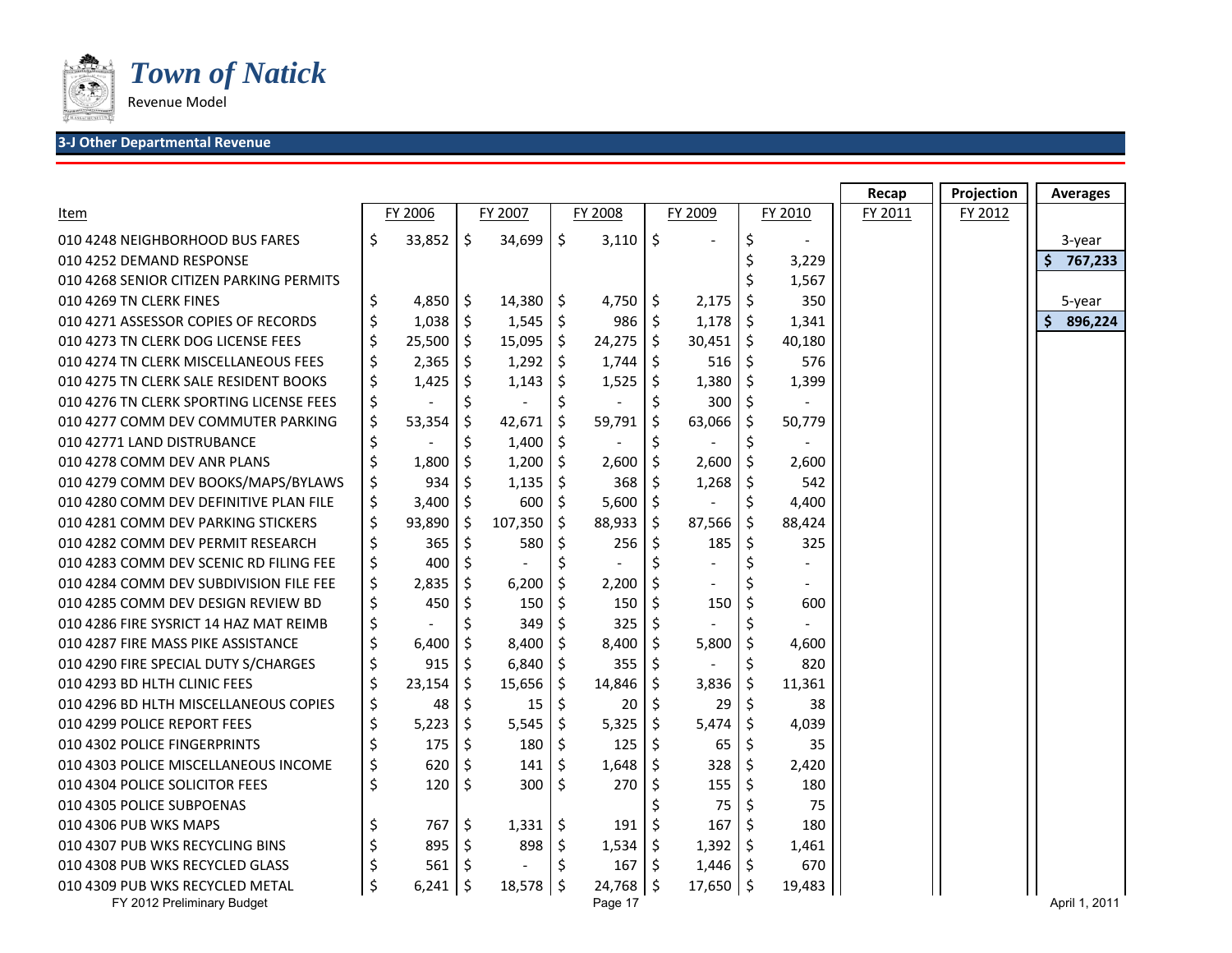

Revenue Model

#### **3‐J Other Departmental Revenue** <sup>40359</sup>

|                                           |         |                |     |                               |                |         |         |                          |      |         |      | Recap   | Projection | <b>Averages</b> |
|-------------------------------------------|---------|----------------|-----|-------------------------------|----------------|---------|---------|--------------------------|------|---------|------|---------|------------|-----------------|
| Item                                      |         | FY 2006        |     | FY 2007                       |                | FY 2008 |         | FY 2009                  |      | FY 2010 |      | FY 2011 | FY 2012    |                 |
| 010 4310 PUB WKS RECYCLED PAPER           | \$      | $72,732$ \$    |     | $4,194$ \$                    |                | 6,556   | \$      | $2,497$ \$               |      | 780     |      |         |            |                 |
| 010 4311 SCHOOL MISCELLANEOUS INCOME      | \$      | $20,116$ \$    |     | $4,694$ \$                    |                | 291     | Ś       | 2,126                    |      | 2       |      |         |            |                 |
| 010 4312 SCHOOL GRANTS CLOSED             | \$      | 58,872   \$    |     | $54,192$ \$                   |                |         |         |                          |      |         |      |         |            |                 |
| 010 4313 TOWN DEPTS MISC INCOME           | \$      | 10,732         | -\$ | 25,185                        | \$             | 12,698  | \$      | 22,149                   | l S  | 4,175   |      |         |            |                 |
| 010 4314 COLLECTOR MISCELLANEOUS INCOMELS |         | $2,393$ \$     |     | $1,538$ \$                    |                | 1,341   | \$      | 1,385                    | 1 \$ | 3,456   |      |         |            |                 |
| 010 4316 CABLE FRANCHISE FEES             |         | 4,111          | -\$ | 4,220                         | -S             | 3,779   | \$      | 3,487                    | l S  | 3,341   |      |         |            |                 |
| 010 4317 TOWN CLOSED GRANTS               | \$      | 150,000        | \$  |                               | \$             |         |         |                          |      |         |      |         |            |                 |
| 010 4318 WSHG REFUND MEDEX PREMIUM        | \$      |                |     | 9,395                         | -\$            |         |         |                          |      |         |      |         |            |                 |
| 010 4321 GENERAL REINSURANCE W/COMP       | \$      |                |     | 179,302                       | -\$            | 61,877  | \$      | 41,689                   |      | 41,571  |      |         |            |                 |
| 010 4324 SAFETY NATIONAL W/COMP REIMB     | \$      | 58,435         | -S  | 134,880                       | -\$            | 41,963  | \$      | 146,620 \$               |      | 50,938  |      |         |            |                 |
| 010 4327 PLANNING BOARD FEES              | \$      | $56,307$ \$    |     | $25,752$ \$                   |                | 24,585  | $\zeta$ | $35,196$ \$              |      | 34,236  |      |         |            |                 |
| 010 4330 REINS POLICE/FIRE THE HARTFORD   | \$      | 106,565        | \$  | 107,641                       | -Ş             | 88,870  | \$      | $91,099$ \$              |      | 75,483  |      |         |            |                 |
| 010 4332 POLICE RECOVERED DETAILS         |         |                |     |                               |                | 8,992   | \$      | $1,679$ \$               |      | 822     |      |         |            |                 |
| 010 4334 RETURN CHECK FEES                | \$      | $397 \;$ \$    |     | 425                           | -\$            | 225     |         | 275                      |      | 275     |      |         |            |                 |
| 010 4336 GOLF COURSE HLTH/MEDICARE SHRE   | $\zeta$ | 11,450         | -\$ | 19,259                        | \$             | 5,886   | \$      | 2,709                    | I \$ | 5,360   |      |         |            |                 |
| 010 4346 RECYCLED PLASTICS                |         |                |     | 230                           | Ŝ.             |         | \$      | $\overline{\phantom{0}}$ |      |         |      |         |            |                 |
| 010 4347 RECYCLE OIL PRODUCTS             |         | 168            | Ŝ   | 168                           | -S             | 61      |         | 294                      |      | 104     |      |         |            |                 |
| 010 43111 RECYCLED OIL                    |         |                |     | 647                           | -S             |         |         |                          |      |         |      |         |            |                 |
| 010 43100 RECYCLED MERCURY PRODUCTS       | \$      |                |     | 624                           | S              | 1,055   |         | $\blacksquare$           |      |         |      |         |            |                 |
| 010 4348 MERCURY RCVRY PROGRAM            | \$      | 530            | -\$ |                               | Ś.             |         |         |                          |      |         |      |         |            |                 |
| 010 4349 SCHOOL HLTH REIMBURSEMENTS       | \$      | 230,979        | -\$ | 113,401                       | $\ddot{\circ}$ | 129,058 | \$      | 107,908                  | l \$ | 135,784 |      |         |            |                 |
| 010 4350 SCHOOL MEDICARE REIMBURSEMENT \$ |         | 24,468         | \$  | 29,891                        | \$             | 31,787  | $\zeta$ | 33,920                   | ۱\$  | 34,655  |      |         |            |                 |
| 010 4360 SENTINEL BENEFIT FORFEITURES     | \$      | 783            | \$  |                               |                | 2,791   |         | 2,011                    |      |         |      |         |            |                 |
| 010 4372 DEPUTY COLLECTOR CLEARING FEES   | \$      | $\overline{a}$ |     | 54,694                        | Ŝ.             |         |         |                          |      |         |      |         |            |                 |
| 010 4374 ELIOT SCHOOL LEASE               |         |                |     |                               |                |         |         | $24,766$ \$              |      | 60,000  |      |         |            |                 |
| 010 4375 11 MECHANIC STREET LEASE         |         |                |     |                               |                |         |         | 29,000                   | ۱\$  | 39,000  |      |         |            |                 |
| 010-4800 Misc Non Recurring Revenue       |         |                |     |                               |                |         |         |                          |      | 60,490  |      |         |            |                 |
| 010 4773 RMV FEES                         | \$      | 18,082         | Ŝ.  | 22,720                        | -\$            | 11,700  | \$      | 24,340                   | -S   | 21,380  |      |         |            |                 |
| <b>Total Dept. Revenue - Other</b>        |         |                |     | $$1,098,696 \t$1,080,724 \t$$ |                | 687,774 | -S      | 800,402 \$               |      | 813,523 | ا \$ | 800,000 | \$851,413  |                 |

#### **Assumption:**

FY 2012 Projection based at 95% of 5‐year collection average, FY 2006‐2010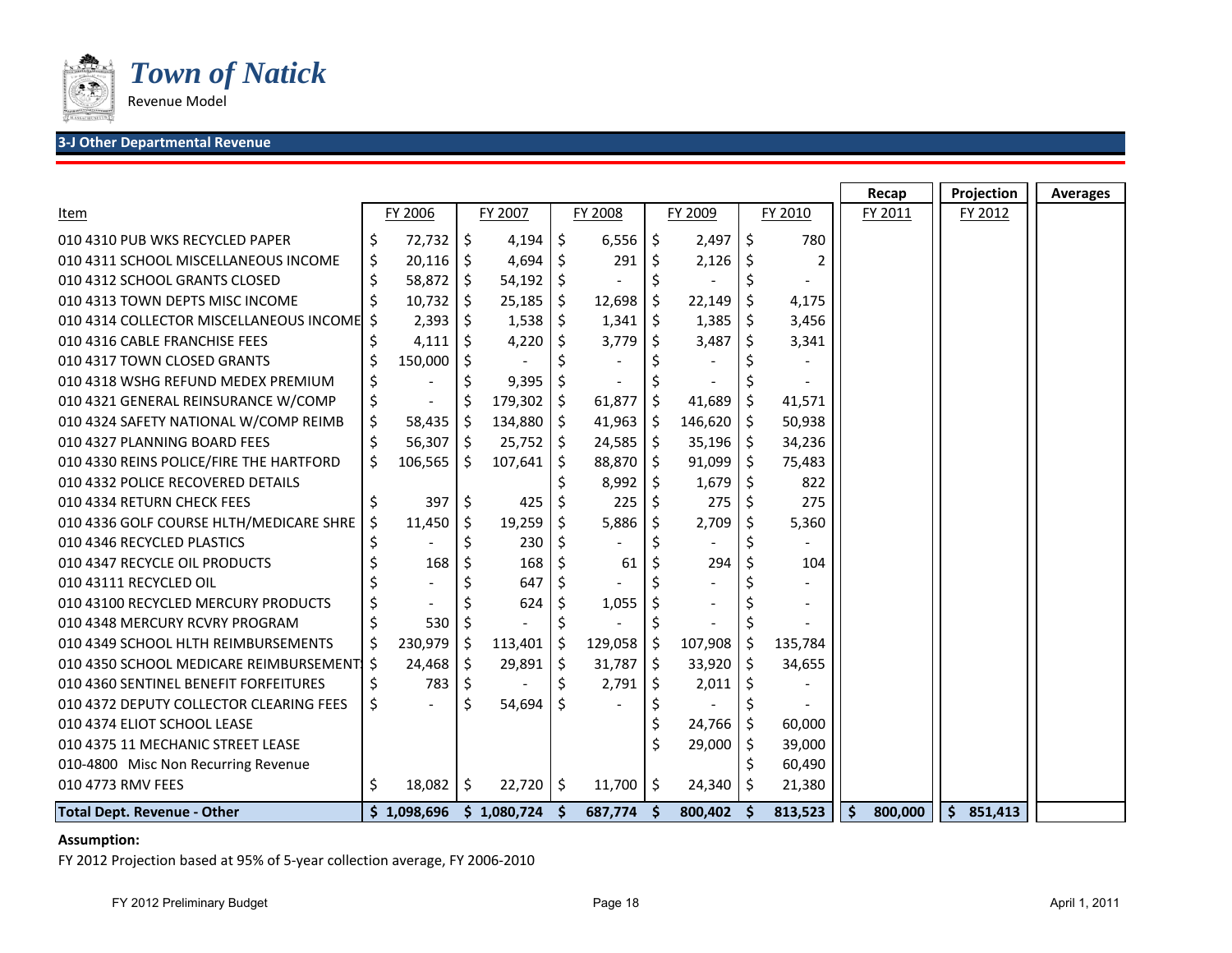

#### **3‐K Licenses and Permits** <sup>40359</sup>

|                                              |    |           |    |             |     |                          |         |             |     |         | Recap   | Projection | <b>Averages</b> |
|----------------------------------------------|----|-----------|----|-------------|-----|--------------------------|---------|-------------|-----|---------|---------|------------|-----------------|
| Item                                         |    | FY 2006   |    | FY 2007     |     | FY 2008                  |         | FY 2009     |     | FY 2010 | FY 2011 | FY 2012    |                 |
| 010 4410 ALCOHOLIC BEVERAGE LICENSE          | \$ | 63,625    | \$ | $66,000$ \$ |     | 105,925                  | \$      | 94,825      | \$  | 93,275  |         |            | 3-year          |
| 010 4421 BLDG DEPT ALTERATIONS               | \$ | 631,777   | \$ | 699,728     | \$  | 619,875                  | $\zeta$ | 500,519     | \$  | 445,143 |         |            | \$1,618,446     |
| 010 4422 BLDG DEPT NEW BUILDINGS             | Ś  | 437,474   |    | \$1,396,391 | \$  | 927,578                  | $\zeta$ | 91,994      | \$  | 192,136 |         |            |                 |
| 010 4423 BLDG DEPT CERT OF INSPECTION        | \$ | 6,050     | Ś  | 12,938      | \$  | 3,928                    | \$      | 4,084       | \$  | 8,695   |         |            | 5-year          |
| 010 4424 BLDG DEPT CERT OF OCCUPANCY         | \$ | 3,088     |    | 3,320       | -\$ | 3,640                    | -\$     | 3,270       | Ŝ.  | 4,480   |         |            | \$1,919,154     |
| 010 4425 BLDG DEPT ELECRICAL PERMIT          | \$ | 125,589   | \$ | 422,345     | \$. | 254,631                  | \$      | 92,457      | \$  | 71,624  |         |            |                 |
| 010 4426 BLDG DEPT GAS PERMIT                | \$ | 18,238    | -S | 18,933      | -Ş  | 16,901                   | -\$     | 15,771      | \$  | 18,801  |         |            |                 |
| 010 4427 BLDG DEPT MISCELLANEOUS INCOME      | Ś  |           | \$ | 1,220       | \$  |                          | \$      | 1,550       | \$  |         |         |            |                 |
| 010 4428 BLDG DEPT PLUMBING PERMIT           | Ś  | 47,089    | Ś  | 59,378      | Ŝ.  | 42,244                   | \$      | 30,907      | \$  | 34,158  |         |            |                 |
| 010 4429 BLDG DEPT REINSPECTIONS             | Ś  | 3,840     | Ś  | 215         | -S  | 736                      | Ŝ.      | 720         |     | 30      |         |            |                 |
| 010 4431 TN CLERK BAZZAR PERMIT              |    | 190       | \$ | 130         | -\$ | 140                      | \$      | 150         | S   | 290     |         |            |                 |
| 010 4432 TN CLERK BUSINESS CERTIFICATE       | \$ | 13,495    | Ś  | 12,360      | -\$ | 15,160                   | -Ś      | 12,765      | \$  | 13,865  |         |            |                 |
| 010 4433 TN CLERK BIRTH CERTIFICATE          | \$ | 11,327    | \$ | 12,440      | \$  | 20,775                   | -\$     | 16,585      | \$  | 16,660  |         |            |                 |
| 010 4434 TN CLERK DEATH CERTIFICATE          | \$ | 10,545    | \$ | 12,035      | \$, | 20,020                   | \$      | 20,602      | \$  | 15,630  |         |            |                 |
| 010 4435 TN CLERK GASOLINE STORAGE PERM      | \$ | 930       | Ś  | 985         | \$  | 815                      | Ŝ.      | 880         | Ś   | 890     |         |            |                 |
| 010 4437 TN CLERK BD HEALTH FINES            | Ś  | 900       |    | 975         |     | 1,300                    |         | 550         |     | 1,400   |         |            |                 |
| 010 4438 TN CLERK HISTORIC SYSRICT FEE       | \$ | 70        |    | 30          |     | 100                      |         | 115         |     | 115     |         |            |                 |
| 010 4439 TN CLERK MARRIAGE INTENTIONS        | \$ | 2,840     | \$ | 2,980       | \$  | 3,010                    | \$      | 2,760       | \$  | 3,600   |         |            |                 |
| 010 4440 TN CLERK MARRIAGE LICENSE           | Ś  | 2,452     | \$ | 2,630       | S   | 4,235                    | \$      | 3,990       | S   | 2,950   |         |            |                 |
| 010 4442 TN CLERK ZBA FILING FEES            |    | 25,101    | \$ | 35,910      | -\$ | 13,257                   | \$      | 12,719      | \$  | 16,481  |         |            |                 |
| 010 4443 FIRE ALARM BOX ANNUAL FEE           | \$ | 42,900    | S  | 44,666      | -\$ | 46,800                   | \$      | 47,250      | \$  | 63,600  |         |            |                 |
| 010 4446 FIRE VARIOUS PERMITS                |    | 27,208    | Ś  | 27,671      | -S  | 27,474                   | \$      | 30,059      | \$. | 56,089  |         |            |                 |
| 010 4447 BD HLTH HOUSEHLD HAZARDOUS WST      | Ŝ  | 885       |    | 1,510       | \$  |                          | \$      | 715         |     | 1,220   |         |            |                 |
| 010 4448 BD HLTH BAKERY PERMIT               |    | 2,800     | \$ | 2,300       | S   | 2,100                    | \$      | 2,725       | \$  | 2,500   |         |            |                 |
| 010 4449 BD HLTH BEE PERMIT                  |    |           | \$ | 40          | \$. | 160                      | \$      |             | \$  |         |         |            |                 |
| 010 4451 BD HLTH CAMP PERMIT                 | Ś  | 1,500     | \$ | 1,188       | \$. | 1,550                    | Ŝ       | 1,950       | \$  | 1,000   |         |            |                 |
| 010 4452 BD HLTH CATERING PERMIT             |    |           |    | 20          |     | 200                      | \$.     | 600         |     |         |         |            |                 |
| 010 4453 BD HLTH CHEMICAL TOILET PERMIT      | \$ | 75        | \$ | 25          | -S  | $\overline{\phantom{a}}$ | \$      |             |     | 175     |         |            |                 |
| 010 4454 BD HLTH DAY CAMP LICENSE            |    |           |    |             |     |                          |         |             |     | 330     |         |            |                 |
| 010 4455 BD HLTH FOOD ESTABLISHMNT PERM   \$ |    | 76,510 \$ |    | $60,243$ \$ |     | 84,010 \$                |         | $95,602$ \$ |     | 87,290  |         |            |                 |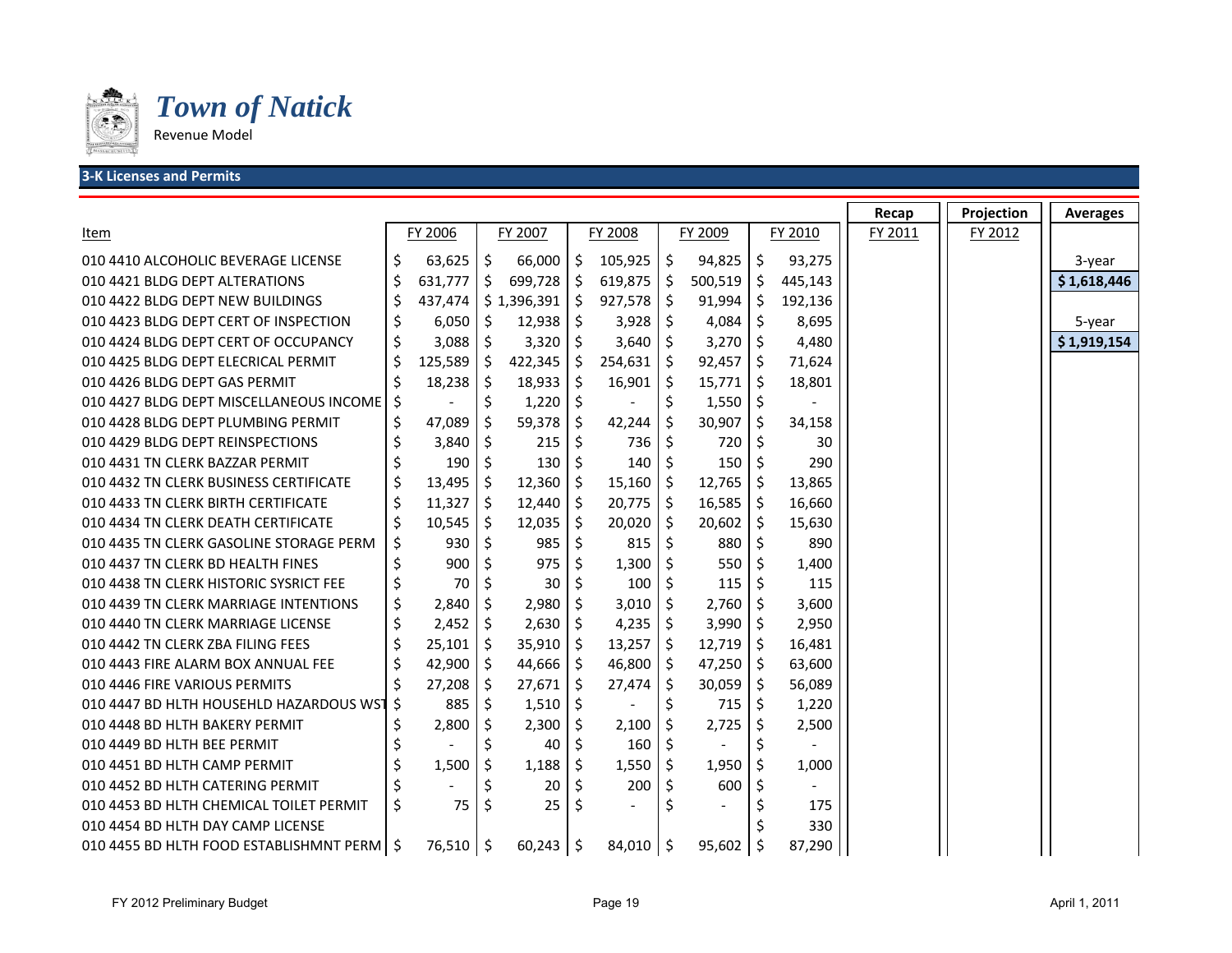

*Town of Natick*

#### **3‐K Licenses and Permits** <sup>40359</sup>

|                                            |    |                          |         |         |              |                       |         |         |    |                          | Recap   | Projection | <b>Averages</b> |
|--------------------------------------------|----|--------------------------|---------|---------|--------------|-----------------------|---------|---------|----|--------------------------|---------|------------|-----------------|
| Item                                       |    | FY 2006                  |         | FY 2007 |              | FY 2008               |         | FY 2009 |    | FY 2010                  | FY 2011 | FY 2012    |                 |
| 010 4456 BD HLTH FOOD CERTIFICATES         | \$ |                          | \$      | 20      | \$           |                       | \$      | 285     | \$ | 10,643                   |         |            |                 |
| 010 4457 BD HLTH FOOD SERVICE PLAN         | \$ | $\overline{\phantom{a}}$ | \$      | 21,740  | -S           |                       | \$      |         |    |                          |         |            |                 |
| 010 4458 BD HLTH FOOD ESTABLISHMNT S/C     | \$ |                          | \$      |         |              | 1,020                 |         |         |    |                          |         |            |                 |
| 010 4459 BD HLTH FROZEN DESERT LICENSE     | \$ | 650                      | \$      | 750     | Ŝ            | 850                   | \$      | 800     |    | 750                      |         |            |                 |
| 010 4460 BD HLTH FUNERAL DIRECTR LICENS    | \$ | 200                      | Ś       |         | Ś            |                       | \$      | 400     |    | $\overline{\phantom{a}}$ |         |            |                 |
| 010 4462 BD HLTH ICE RINK CERTIFICATION    | \$ | 150                      |         | 150     | \$.          |                       | \$      |         |    | $\overline{\phantom{a}}$ |         |            |                 |
| 010 4463 BD HLTH LIVE STOCK PERMIT         | \$ | 1,050                    | \$      | 930     | \$           | 1,040                 | \$      | 820     | \$ | 1,120                    |         |            |                 |
| 010 4464 BD HLTH MASSAGE PERMIT            | \$ | 10,600                   | \$.     | 8,585   | -\$          | 3,175                 | Ŝ.      |         |    |                          |         |            |                 |
| 010 4465 BD HLTH METHYL ALCOHOL PERMIT     | \$ | 205                      |         | 385     | \$.          | 205                   |         | 185     |    | 175                      |         |            |                 |
| 010 4466 BD HLTH MILK/CREAM LICENSE        | \$ | 1,490                    | \$      | 1,542   | -\$          | 1,550                 | \$      | 1,270   |    | 1,500                    |         |            |                 |
| 010 4468 BD HLTH MOTEL LICENSE             | \$ | 100                      | \$      | 100     | -\$          | 150                   | \$      | 150     | \$ | 100                      |         |            |                 |
| 010 4469 BD HLTH OCCUPANCY INSPECTION      | \$ | 14,790                   | S       | 18,710  | S            | 39,420                | .S      | 44,435  | \$ | 20,370                   |         |            |                 |
| 010 4470 BD HLTH PERC TEST/APPLICATION     | \$ | 2,550                    | \$      | 1,200   | -S           | 2,100                 | \$      | 2,200   | \$ | 2,500                    |         |            |                 |
| 010 4471 BD HLTH RABIES CLINIC             | \$ | 236                      | \$      |         | \$           |                       | \$      |         |    |                          |         |            |                 |
| 010 4473 BD HLTH SEPTAGE HAULER PERMIT     | \$ | 900                      | \$      | 4,000   | \$.          | 5,125                 | \$      | 7,150   | S  | 5,250                    |         |            |                 |
| 010 4474 BD HLTH SEPTIC INSTALLER PERM     | \$ | 8,800                    | Ś       | 2,000   | Ŝ.           | $5,475$ \$            |         | 3,725   | Ś. | 4,000                    |         |            |                 |
| 010 4475 BD HLTH SEPTIC SYSTEM PERMIT      | \$ | 7,225                    | \$      | 6,500   | \$           | $6,800$ \$            |         | 5,775   | \$ | 4,725                    |         |            |                 |
| 010 4476 BD HLTH PLAN REVIEW               | \$ | 2,800                    | \$      | 4,275   | -\$          | 5,485                 | \$      | 3,243   | \$ | 4,625                    |         |            |                 |
| 010 4477 BD HLTH SUBDISION PLAN REVIEW     | \$ | 600                      | \$      | 6,800   | \$           | $\tilde{\phantom{a}}$ | \$      |         |    |                          |         |            |                 |
| 010 4478 BD HLTH SWIMMING POOL PERMIT      | Ś  | 8,730                    | Ś       | 7,160   | S            | 8,530                 | \$      | 9,900   | Ś  | 8,825                    |         |            |                 |
| 010 4479 BD HLTH SWIMMING POOL INSTALER IS |    | 3,260                    | \$      | 1,050   | -\$          | $2,125$ \$            |         | 1,625   | \$ | 1,625                    |         |            |                 |
| 010 4480 BD HLTH TANNING LICENSE           |    | 600                      | \$      | 950     | Ŝ.           | $1,850$ \$            |         | 2,175   | \$ | 1,625                    |         |            |                 |
| 010 4481 BD HLTH TOBACCO PERMIT            |    | 1,700                    | \$      | 1,550   | \$           | 1,750                 | $\zeta$ | 2,175   | \$ | 2,500                    |         |            |                 |
| 010 4482 BD HLTH UNDERGRND TNK REGISTRY    |    | 2,175                    | \$      | 1,340   | Ŝ.           | 2,040                 | \$      | 2,700   | S  | 2,850                    |         |            |                 |
| 010 4483 BD HLTH UNDERGRND TANK INSPCTN S  |    |                          | Ś       | 600     | Ŝ.           |                       | \$      |         |    |                          |         |            |                 |
| 010 4484 BD HLTH UNDERGRND TANK REMOVAL \$ |    | 200                      |         | 900     | Ŝ.           | 50                    |         | 500     |    | 150                      |         |            |                 |
| 010 4486 BD HLTH WELL PERMIT               |    | 200                      | \$      | 225     | S            | $1,000$ \$            |         | 150     | S  | 300                      |         |            |                 |
| 010 4488 POLICE ALARM VIOLATION            |    | 39,700                   | S       | 22,600  | -S           | 25,700                | -\$     | 28,100  | \$ | 5,400                    |         |            |                 |
| 010 4489 POLICE FIREARM ID'S               |    | 2,450                    | S       | 16,113  | <sub>S</sub> | 16,436                | Ŝ.      | 2,638   | Ŝ. | 2,938                    |         |            |                 |
| 010 4490 POLICE LICENSE TO CARRY           | \$ | 1,175                    | $\zeta$ |         | \$           |                       | \$      |         |    |                          |         |            |                 |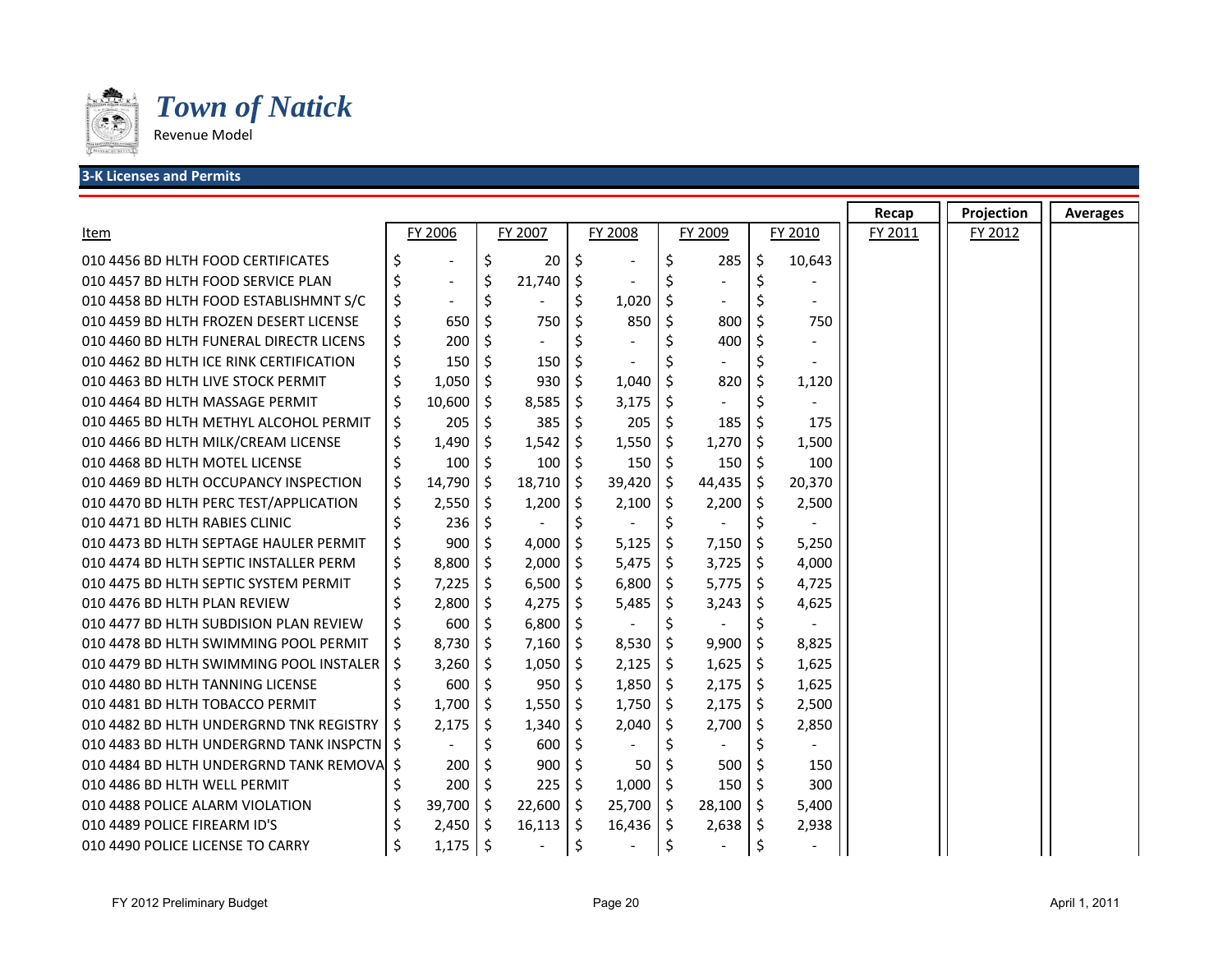

#### **3‐K Licenses and Permits** <sup>40359</sup>

|                                            |    |                |    |         |         |         |    |                                        |    |             | Recap       | Projection  | <b>Averages</b> |
|--------------------------------------------|----|----------------|----|---------|---------|---------|----|----------------------------------------|----|-------------|-------------|-------------|-----------------|
| Item                                       |    | FY 2006        |    | FY 2007 |         | FY 2008 |    | FY 2009                                |    | FY 2010     | FY 2011     | FY 2012     |                 |
| 010 4493 POLICE WORK PERMITS               |    | 70             | \$ | 50      | S       | 60      | Ŝ. | 50                                     |    | 90          |             |             |                 |
| 010 4496 POLICE TAXI LICENSE               |    |                |    |         |         |         |    |                                        |    |             |             |             |                 |
| 010 4498 PUBLIC WORKS HYDRANT USE PERMIT S |    |                |    |         |         |         |    |                                        |    | 200         |             |             |                 |
| 010 4503 SELECT AUTOMATIC AMUSEMENT LIC S  |    | 2,600          | \$ | 1,400   |         | 2,180   | S  | 3,955                                  |    | 3,815       |             |             |                 |
| 010 4504 SELECT MISC FEES                  |    | 100            |    |         | \$      |         | \$ | 26                                     |    |             |             |             |                 |
| 010 4506 SELECT CLASS I LICENSE            |    | 750            | S  | 550     | \$      | 500     | \$ | 1,000                                  | S  | 600         |             |             |                 |
| 010 4507 SELECT CLASS II LICENSE           |    | 1,250          | \$ | 2,375   | \$      | 1,000   | \$ | 2,000                                  | \$ | 2,200       |             |             |                 |
| 010 4508 SELECT CLASS III LICENSE          |    | 100            |    | 100     | \$      | 100     | \$ | 100                                    | \$ | 200         |             |             |                 |
| 010 4509 SELECT COMMON VICTUALLER LIC      | Ś  | 5,955          | \$ | 3,275   | \$      | 4,475   | Ŝ. | 6,200                                  | Ś  | 9,500       |             |             |                 |
| 010 4510 SELECT DAILY ENTERTAINMENT LIC    | \$ | 810            | \$ | 620     | \$      | 1,030   | Ŝ. | 700                                    | Ś  | 925         |             |             |                 |
| 010 4511 SELECT SUNDAY ENTERTAINMNT LIC    | \$ | 720            | Ś  | 300     | -\$     | 800     | Ś. | 750                                    |    | 850         |             |             |                 |
| 010 4512 SELECT HAWKERS/PEDDLARS LIC       | \$ | 20             |    |         |         | 47      |    | 30                                     |    | 27          |             |             |                 |
| 010 4513 SELECT JUNK COLLECTOR LICENSE     | \$ | 75             |    | 30      | Ŝ       | 45      |    | 225                                    |    | 550         |             |             |                 |
| 010 4514 SELECT INN HOLDERS LICENSE        |    | 50             |    | 120     | -\$     | 95      |    | 150                                    |    | 50          |             |             |                 |
| 010 4515 SELECT TAXI CAB LICENSE           |    | 235            | \$ | 270     | \$      | 355     | S  | 460                                    |    | 515         |             |             |                 |
| 010 4516 SEALER WEIGHTS MEASURER FEES      | \$ | 3,733          | S  | 3,868   | -\$     | 5,936   | -S | 5,598                                  | S  | 4,793       |             |             |                 |
| 010 4517 SELECT BOWLING LICENSE            | \$ | 160            | \$ | 160     | $\zeta$ | 160     | \$ | 256                                    | S  | 256         |             |             |                 |
| 010 4519 SELECT BILLARD LICENSE            | Ś  | 120            | Ś  | 120     | -\$     | 120     | Ŝ  | 80                                     |    | 120         |             |             |                 |
| 010 4521 SELECT CABLE LICENSE CHANGE       |    |                |    |         |         |         |    |                                        |    | 200         |             |             |                 |
| 010 4522 BD HLTH PROPERTY CLEAN UP         |    |                |    |         |         |         |    | 350                                    |    | 1,450       |             |             |                 |
| 010 4523 SELECT GRANT OF LOCATION FEE      | \$ | 3,260          | \$ | 7,340   | $\zeta$ |         | \$ |                                        |    |             |             |             |                 |
| 010 4525 BD HEALTH RUBBISH CONTRACTORS     | \$ | 450            | \$ | 650     | -\$     | 500     |    | 50                                     |    | 50          |             |             |                 |
| 010 4526 BD HLTH CIDER MILL PERMIT         | \$ |                |    |         |         |         |    |                                        |    | 200         |             |             |                 |
| 010 4527 SELECT MISCELLANEOUS LICENSE      | \$ | $\overline{a}$ | \$ | 930     | \$      | 10      | S  | 2                                      | S  |             |             |             |                 |
|                                            |    |                |    |         |         |         |    |                                        |    |             |             |             |                 |
| <b>Total</b>                               |    | \$1,689,497    |    |         |         |         |    | $$3,050,937$ $$2,365,853$ $$1,228,497$ |    | \$1,260,987 | \$1,113,400 | \$1,263,643 |                 |

#### **Assumption:**

FY 2012 Projection based at 95% of 5‐year collection average, FY 2006‐2010, with the exception of Building, Electrical, Plumbing and Gas Permits. These are forecast at 95% of FY 2009‐2010 Averages.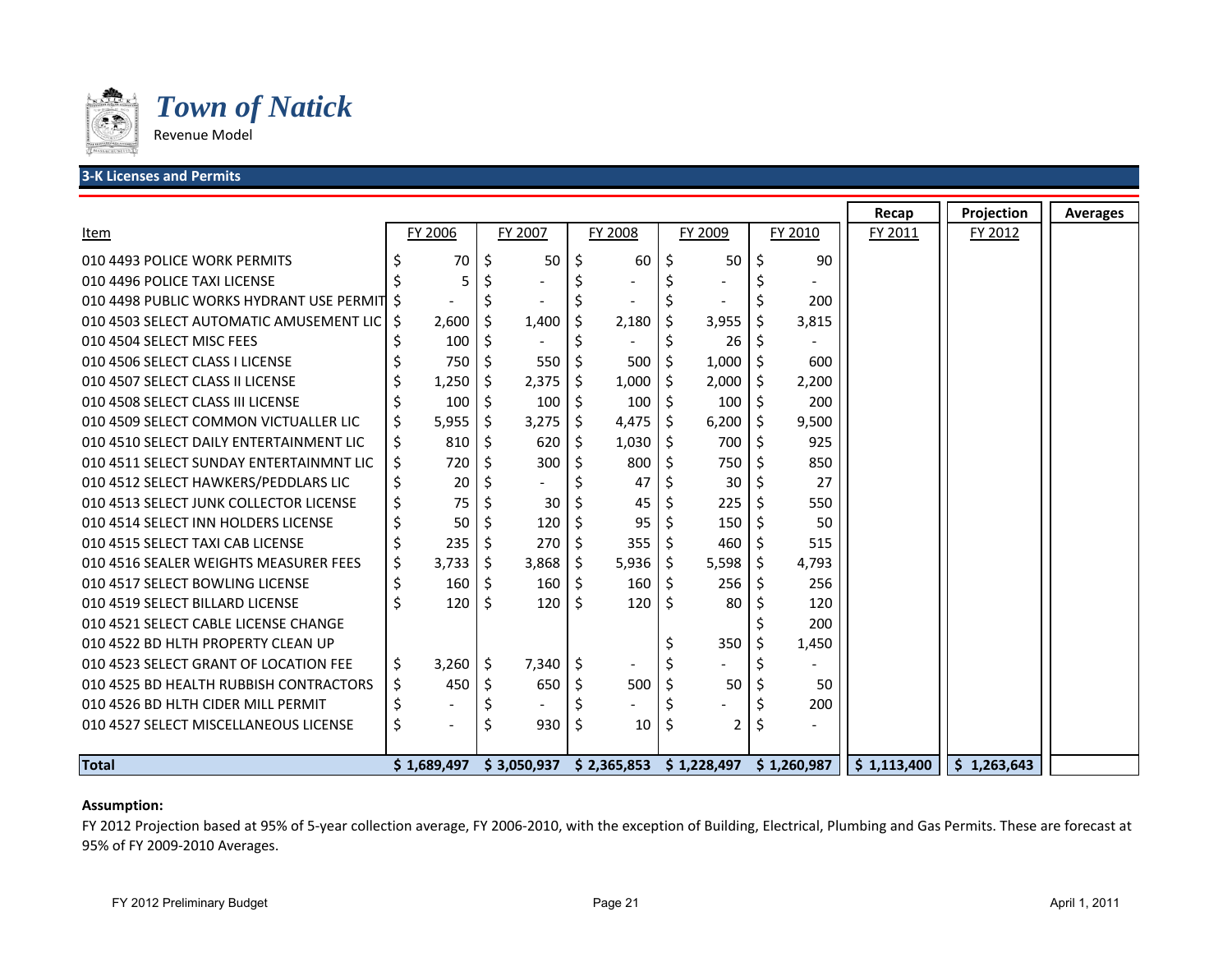

#### **3‐L Special Assessments** <sup>40359</sup>

|                                         |                          |                          |              |                          |         | Recap   | Projection | <b>Averages</b> |
|-----------------------------------------|--------------------------|--------------------------|--------------|--------------------------|---------|---------|------------|-----------------|
| <u>Item</u>                             | FY 2006                  | FY 2007                  | FY 2008      | FY 2009                  | FY 2010 | FY 2011 | FY 2012    | 3-year          |
|                                         |                          |                          |              |                          |         |         |            | 21,814          |
|                                         |                          |                          |              |                          |         |         |            |                 |
| 010 4750 CURB/ST/SWLK BTMT A/T          | 132,641                  | 21,283                   | 4,536        | $5,242$   \$             | 5,069   |         |            | 5-year          |
| 010 4751 C/S/S BETTERMENT COMM INTEREST | $\overline{\phantom{0}}$ | 14,533                   | $14,714$ \$  | 16,001                   | 15,102  |         |            | 46,780          |
| 010 4753 APPORT CURB/ST/SWLK BETTERMNT  | $\overline{\phantom{0}}$ | $\overline{\phantom{a}}$ | $2,728$   \$ | $\overline{\phantom{0}}$ | 2,050   |         |            |                 |
|                                         |                          |                          |              |                          |         |         |            |                 |
| <b>Total Special Assessments</b>        | 132,641                  | 35,815                   | 21,979       | 21,243                   | 22,221  | 20,000  | 20,000     |                 |

#### **Assumption:**

FY 2012 Projection based on current betterments.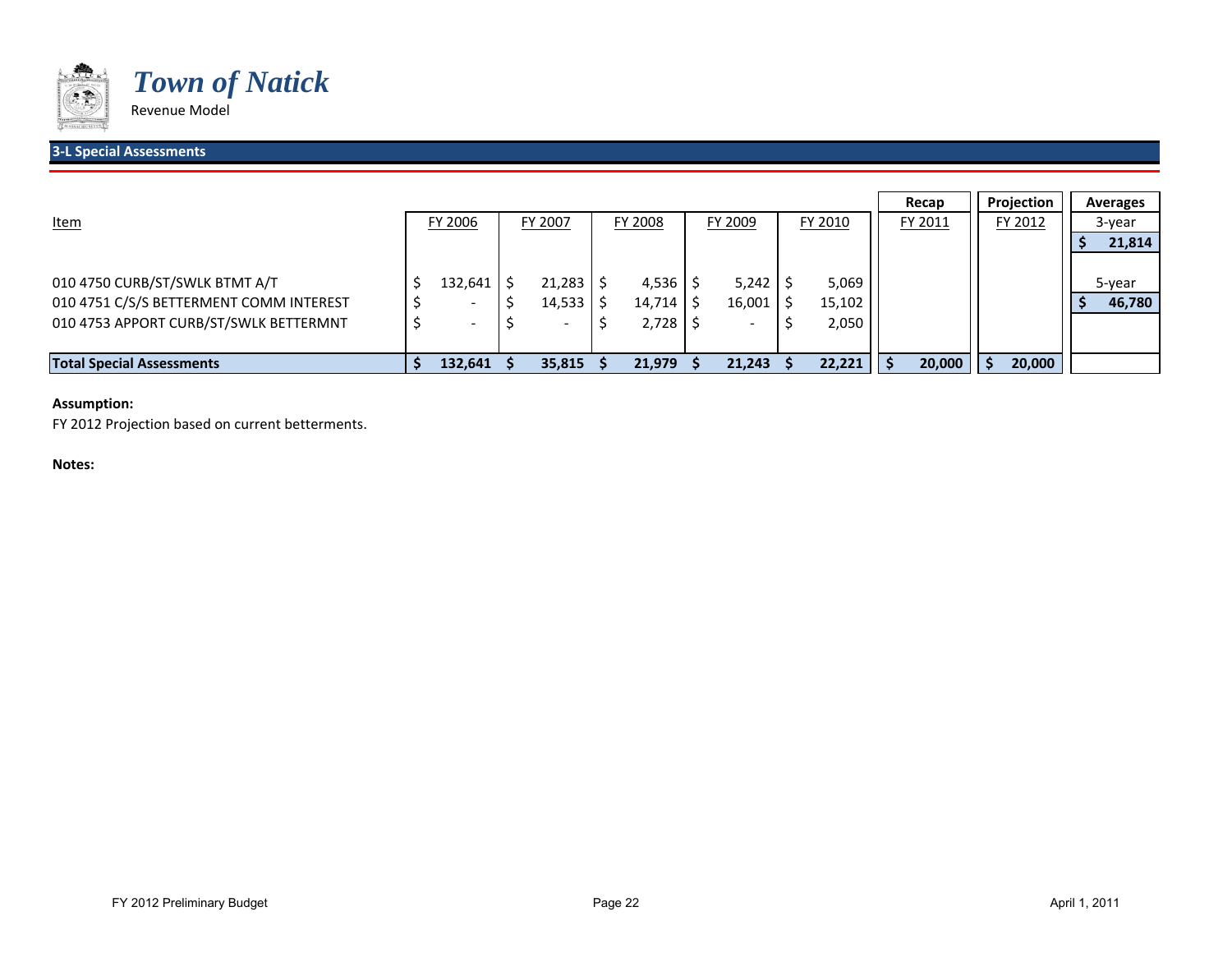

#### **3‐M Fines and Forfeits**

|                                 |         |           |                |         |         | Recap   | <b>Projection</b> | Averages |
|---------------------------------|---------|-----------|----------------|---------|---------|---------|-------------------|----------|
| <u>Item</u>                     | FY 2006 | FY 2007   | <b>FY 2008</b> | FY2009  | FY 2010 | FY 2011 | FY 2012           | 3-year   |
|                                 |         |           |                |         |         |         |                   | 191,623  |
| 010 4695 DISTRICT COURT FINES   | 191,269 | 168,462   | $140,547$ \$   | 118,455 | 106,269 |         |                   |          |
| 010 4771 PARKING FINES          | 90,164  | 66,348    | 66,086         | 54,165  | 46,290  |         |                   | 5-year   |
| 010 4770 POLICE RESTITUTION     | 1,674   | $4,115$ S | 218 S          | 75 I    |         |         |                   | 225,119  |
| 010 4772 AUTO LEASE SURCHARGES  | 15,186  | 13,508    | 13,349         | 14,909  | 14,507  |         |                   |          |
|                                 |         |           |                |         |         |         |                   |          |
| <b>Total Fines and Forfeits</b> | 298,293 | 252,433   | 220,200        | 187,603 | 167,066 | 165,000 | 160,000           |          |

#### **Assumption:**

FY 2012 Projection based on remaining fines and forfeits. District Court Fines will no longer be collected after closure of district court in Natick.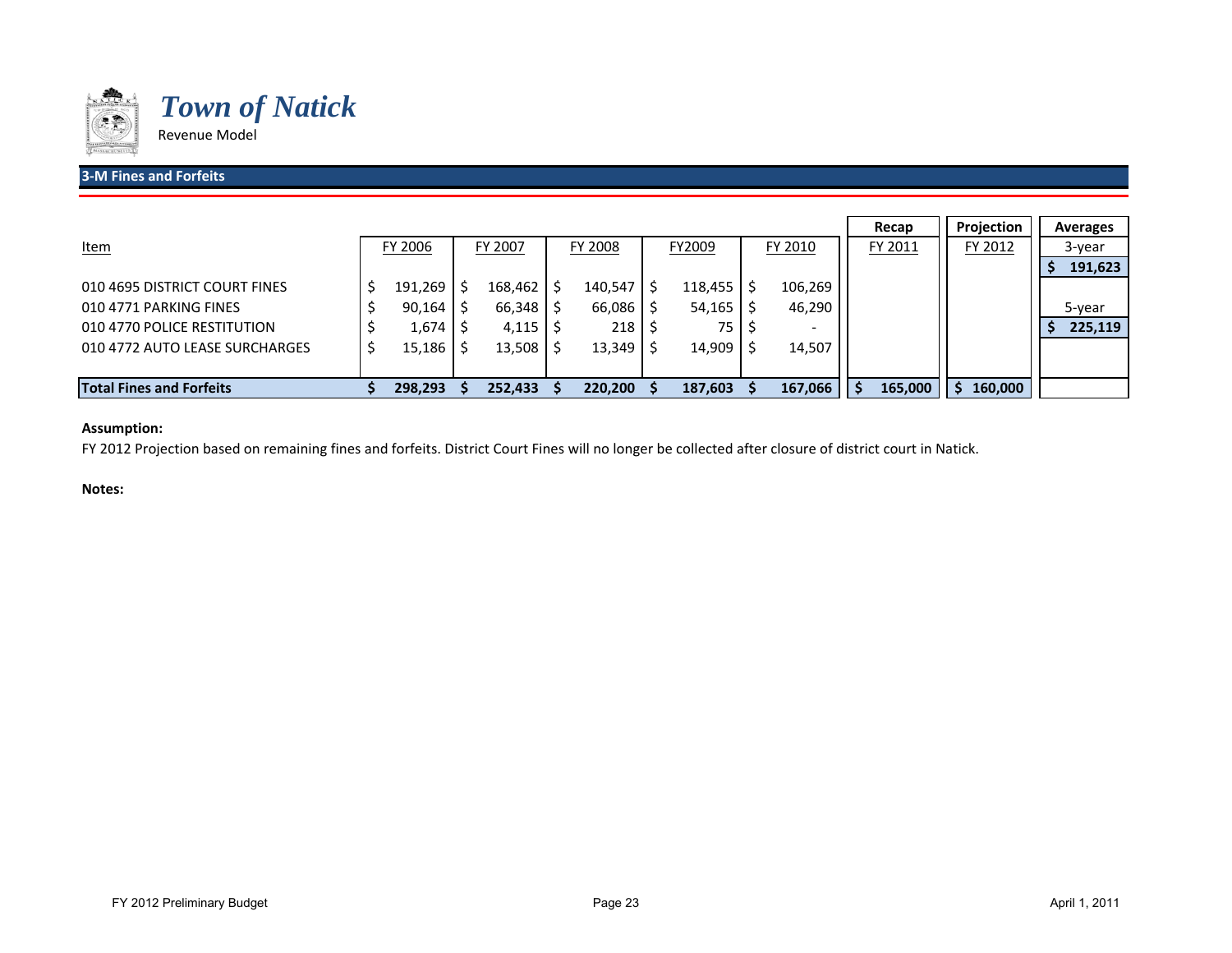

#### **3‐N Investment Income** <sup>40359</sup>

|                                           |                |                          |                          |                          |                          | Recap   | Projection | Averages |
|-------------------------------------------|----------------|--------------------------|--------------------------|--------------------------|--------------------------|---------|------------|----------|
| <u>Item</u>                               | FY 2006        | FY 2007                  | FY 2008                  | FY2009                   | FY 2010                  | FY 2011 | FY 2012    | 3-year   |
|                                           |                |                          |                          |                          |                          |         |            | 646,078  |
| 010 4821 INTEREST EARNED INVESTMENTS      | 854,153        | $,122,378$   \$          | $714,603$   \$           | $276,826$   \$           | 618,904                  |         |            |          |
| 010 4822 INTEREST EARNED MONEY MARKETS    | 250,562        | $253,157$   \$           | $191,051$   \$           | $64,768$ $\mid$ \$       | 67,376                   |         |            | 5-year   |
| 010 4823 INTEREST PREMIUM BAN'S           | 13,795         | 2,251                    |                          | 4,708                    | -                        |         |            | 877,237  |
| 010 4824 INTEREST EARNED COLLECTOR        |                |                          | $\overline{\phantom{a}}$ |                          | $\overline{\phantom{a}}$ |         |            |          |
| 010 4825 INTEREST EARNED DEPUTY COLLECTOR |                | $\overline{\phantom{a}}$ | $\overline{\phantom{a}}$ |                          |                          |         |            |          |
| 010 4826 COLLECTOR CLOSED ESCROW          | $(48, 346)$ \$ |                          | $\overline{\phantom{a}}$ | $\overline{\phantom{a}}$ | $\overline{\phantom{0}}$ |         |            |          |
|                                           |                |                          |                          |                          |                          |         |            |          |
| <b>Total Investment Income</b>            | 1,070,165      | 1,377,787                | 905,653                  | 346,301                  | 686,279                  | 418,000 | 600,000    |          |

#### **Assumption:**

FY 2012 Projection based on recurring investment income and current interest rates.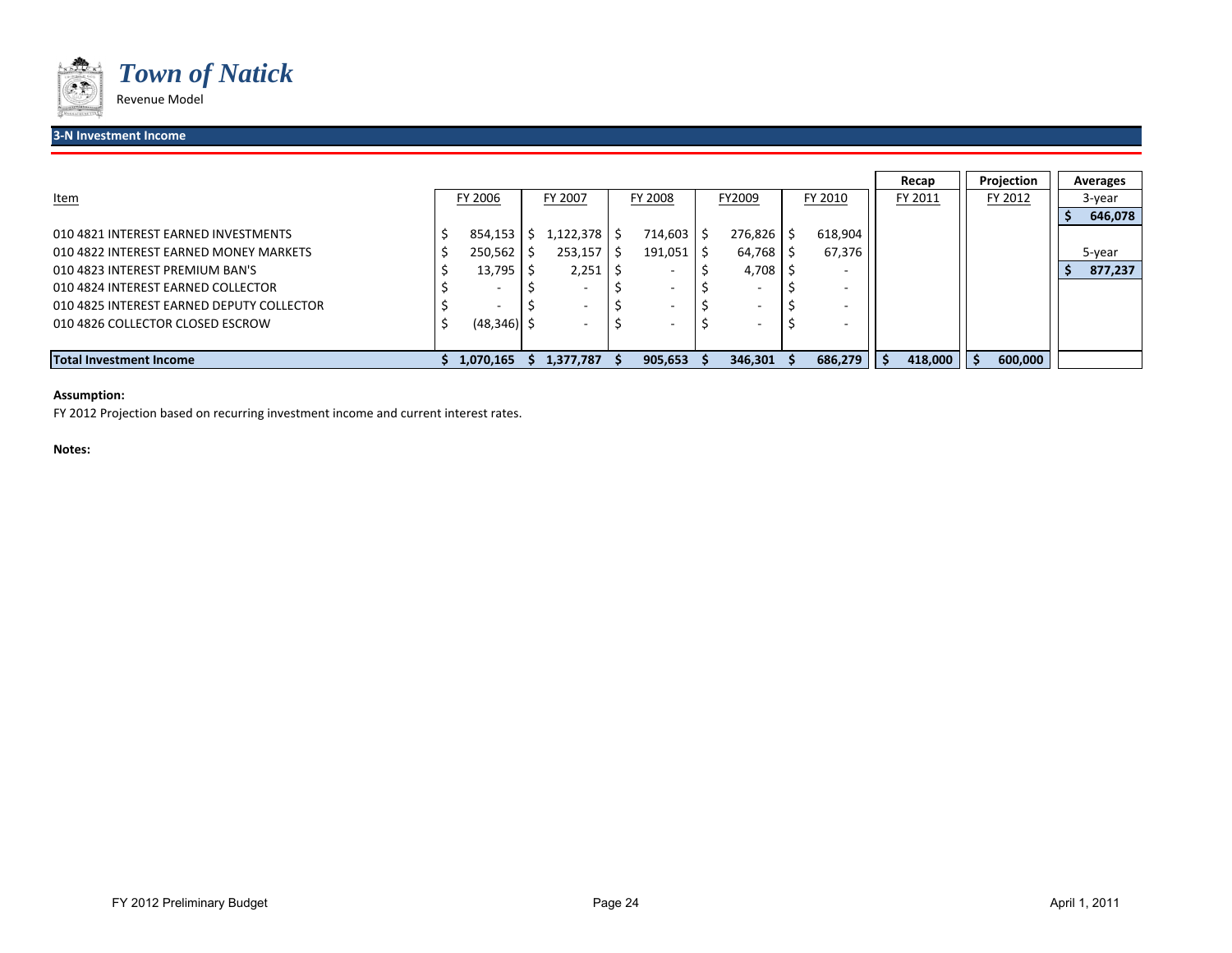

#### **3‐O Miscellaneous Recurring** <sup>40359</sup>

|                                            |         |         |           |           |              | Recap   | <b>Projection</b> | Averages |
|--------------------------------------------|---------|---------|-----------|-----------|--------------|---------|-------------------|----------|
| <u>Item</u>                                | FY 2006 | FY 2007 | FY 2008   | FY 2009   | FY 2010      | FY 2011 | FY 2012           | 3-year   |
| 010 4220 TX PER CH59 SEC D OCCUPNCY PER \$ | 207,586 | 120,670 | 1,222,187 | 1,101,354 | \$102,566.14 |         |                   | 808,702  |
|                                            |         |         |           |           |              |         |                   | 5-year   |
|                                            |         |         |           |           |              |         |                   | 550,873  |
|                                            |         |         |           |           |              |         |                   |          |
| <b>Total Miscellaneous Recurring</b>       | 207,586 | 120,670 | 1,222,187 | 1,101,354 | 102,566      | 50,000  | 50,000            |          |

#### **Assumption:**

FY 2012 Projection based on normal building activity.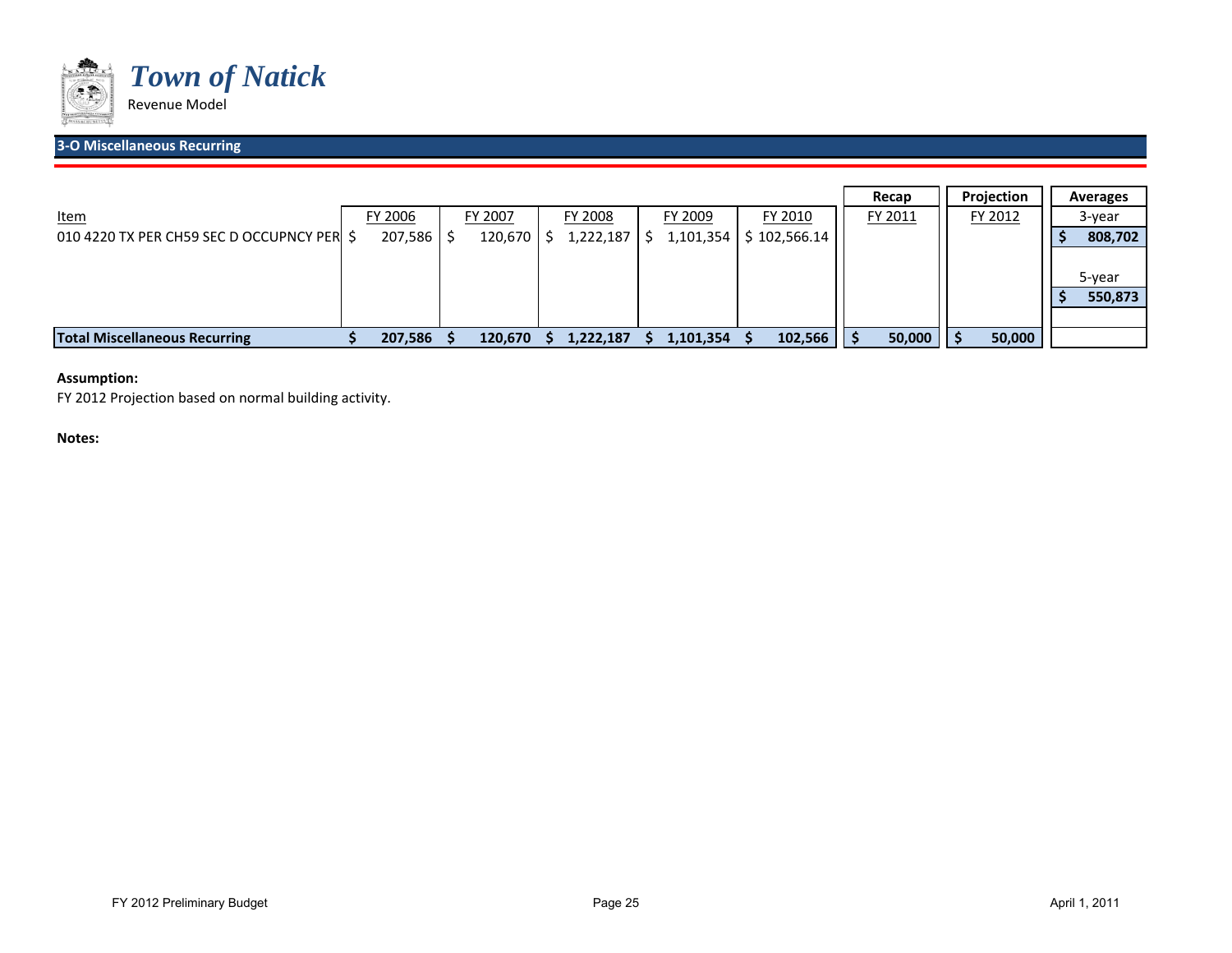

#### **3‐O Miscellaneous Non‐Recurring**

|                                  |         |         |                |         |         | Recap   | Projection | Averages |
|----------------------------------|---------|---------|----------------|---------|---------|---------|------------|----------|
| <b>Item</b>                      | FY 2006 | FY 2007 | <b>FY 2008</b> | FY 2009 | FY 2010 | FY 2011 | FY 2012    | 3-year   |
|                                  |         |         |                |         |         |         |            | 15,153   |
| 010 4163 TAILINGS MISC.          |         |         |                |         | 45,458  |         |            |          |
| <b>SBA Reimbursement</b>         | 123,166 |         |                |         | ۰       |         |            | 5-year   |
|                                  |         |         |                |         |         |         |            | 33,725   |
|                                  |         |         |                |         |         |         |            |          |
| <b>Total Misc. Non-Recurring</b> | 123,166 |         |                |         | 45,458  | 50,000  |            |          |

#### **Assumption:**

Misc. Non‐recurring is just that ‐ miscellaneous revenues which are received by the Town that do not recur with any frequency. None are anticipated for FY 2012.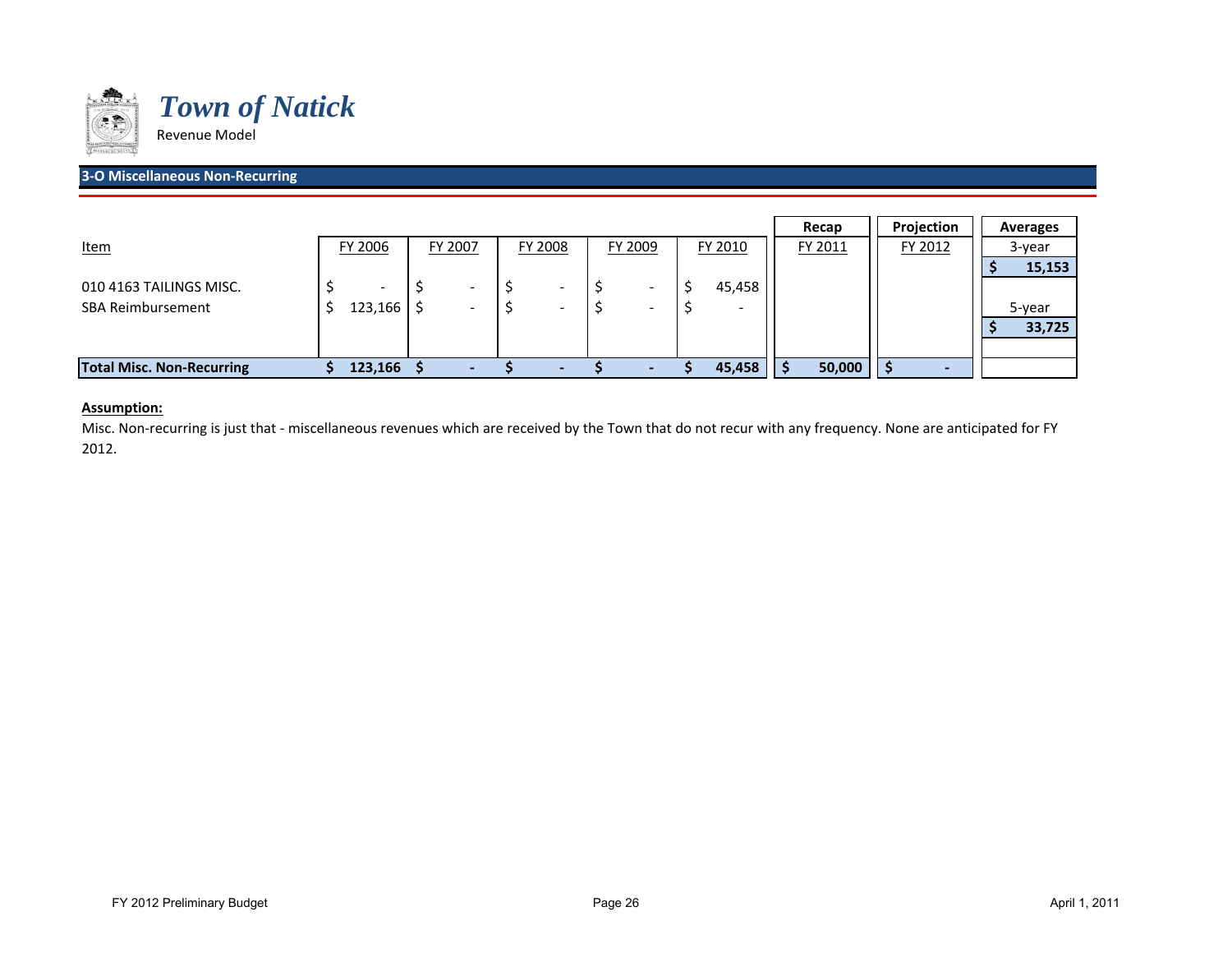

### *Town of Natick*

Revenue Model

#### **4‐A Available Funds**

|                                   |             |           |    |                                 |                          |   |             |    | Recap   |   | Projection | <b>Averages</b> |
|-----------------------------------|-------------|-----------|----|---------------------------------|--------------------------|---|-------------|----|---------|---|------------|-----------------|
| Item                              | FY 2006     | FY 2007   |    | FY 2008                         | FY 2009                  |   | FY 2010     |    | FY 2011 |   | FY 2012    | 3-year          |
|                                   |             |           |    |                                 |                          |   |             |    |         |   |            | 1,555,855       |
| Overlay Surplus                   | 675,000     | 500,000   |    | $\frac{1}{2}$ \$ 1,116,024   \$ | $\overline{\phantom{a}}$ |   | \$1,000,000 | -S |         |   | 1,000,000  |                 |
| <b>Stablization Funds</b>         | 675,000     | 400,000   | S  | 256,102                         | 600,000                  | S | 950,751     | Ś  | 98,550  |   | -          | 5-year          |
| Title V                           | 7,684       | 7,684     |    | 7,684                           | 7,684                    |   | 7,684       |    | 7,684   |   | 7,684      | 1,462,513       |
| Parking Meter Revenue             | 111,000     | 116,000   | S  | 116,000                         | 80,000                   | S | 80,000      |    | 60,000  |   | 60,000     |                 |
| <b>School Building Assistance</b> |             |           |    | 123,167                         | 123,167                  |   | 122,987     | ↘  | 123,167 |   | 123,167    |                 |
| <b>MBTA Contract Assistance</b>   | 76,316   \$ | 76,316    | -S | 76,316                          |                          |   |             |    |         |   |            |                 |
|                                   |             |           |    |                                 |                          |   |             |    |         |   |            |                 |
| <b>Total Available Funds</b>      | \$1,545,000 | 1,100,000 |    | \$1,695,293                     | 810,851                  |   | \$2,161,422 |    | 289,401 | S | 1,190,851  |                 |

#### **Assumptions**

Projected use of Available Funds in FY 2012 is based upon current balances and historic usage of the funds listed above.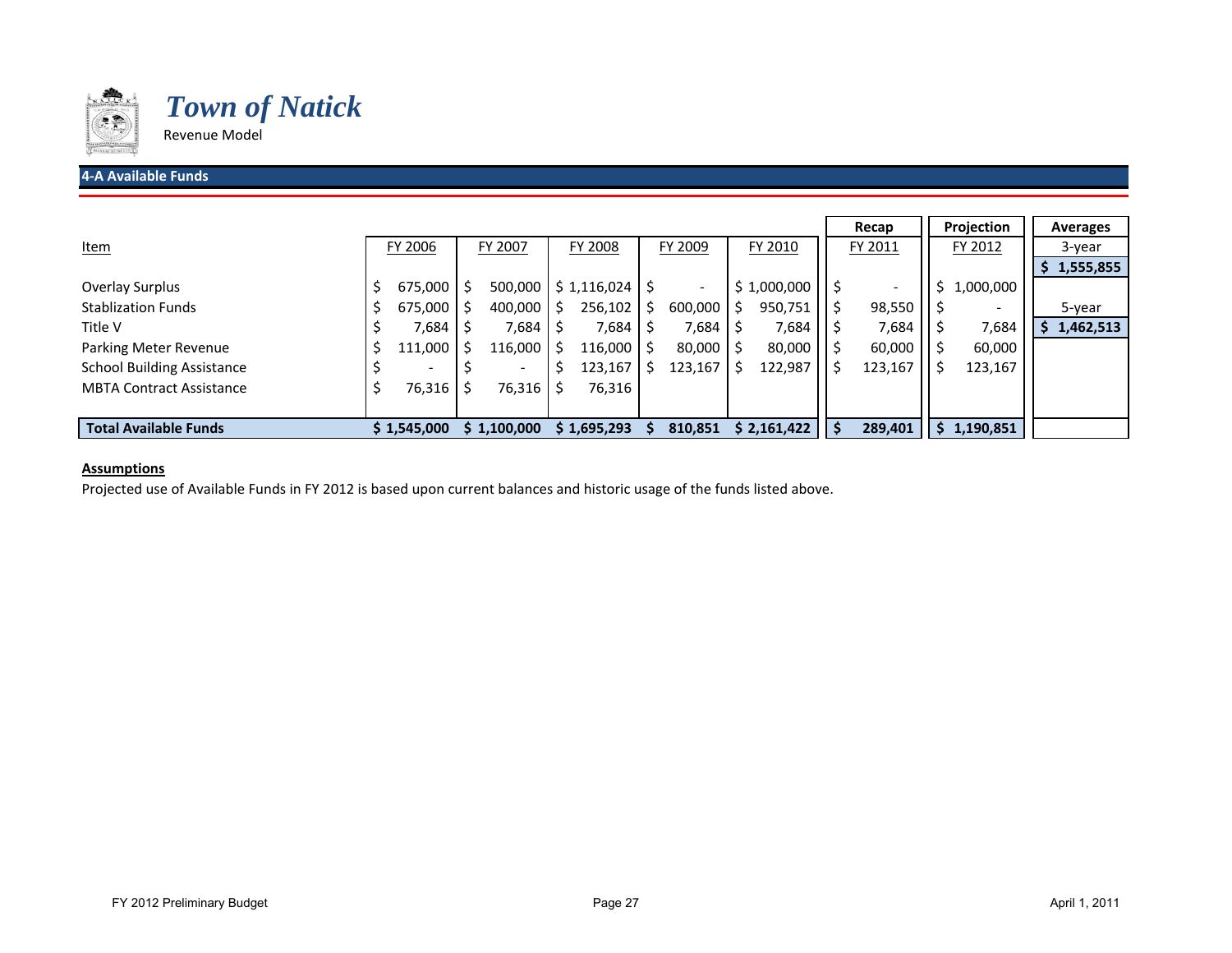



#### **4‐B Free Cash**

|                        |             |                                                                                                                                 |             |             |             | Recap       | Projection       | Averages  |
|------------------------|-------------|---------------------------------------------------------------------------------------------------------------------------------|-------------|-------------|-------------|-------------|------------------|-----------|
| <u>Item</u>            | FY 2006     | FY 2007                                                                                                                         | FY 2008     | FY 2009     | FY 2010     | FY 2011     | FY 2012          | 3-year    |
|                        |             |                                                                                                                                 |             |             |             |             |                  | 2,980,415 |
| Free Cash              |             | $\frac{1}{2}$ 2,857,608   $\frac{1}{2}$ 3,445,080   $\frac{1}{2}$ 4,035,895   $\frac{1}{2}$ 2,757,971   $\frac{1}{2}$ 2,147,380 |             |             |             |             |                  |           |
|                        |             |                                                                                                                                 |             |             |             |             |                  | 5-year    |
|                        |             |                                                                                                                                 |             |             |             |             |                  | 3,048,787 |
|                        |             |                                                                                                                                 |             |             |             |             |                  |           |
| <b>Total Free Cash</b> | \$2,857,608 | \$3,445,080                                                                                                                     | \$4,035,895 | \$2,757,971 | \$2,147,380 | \$3,425,336 | 4,294,322<br>l S |           |

**Assumptions:**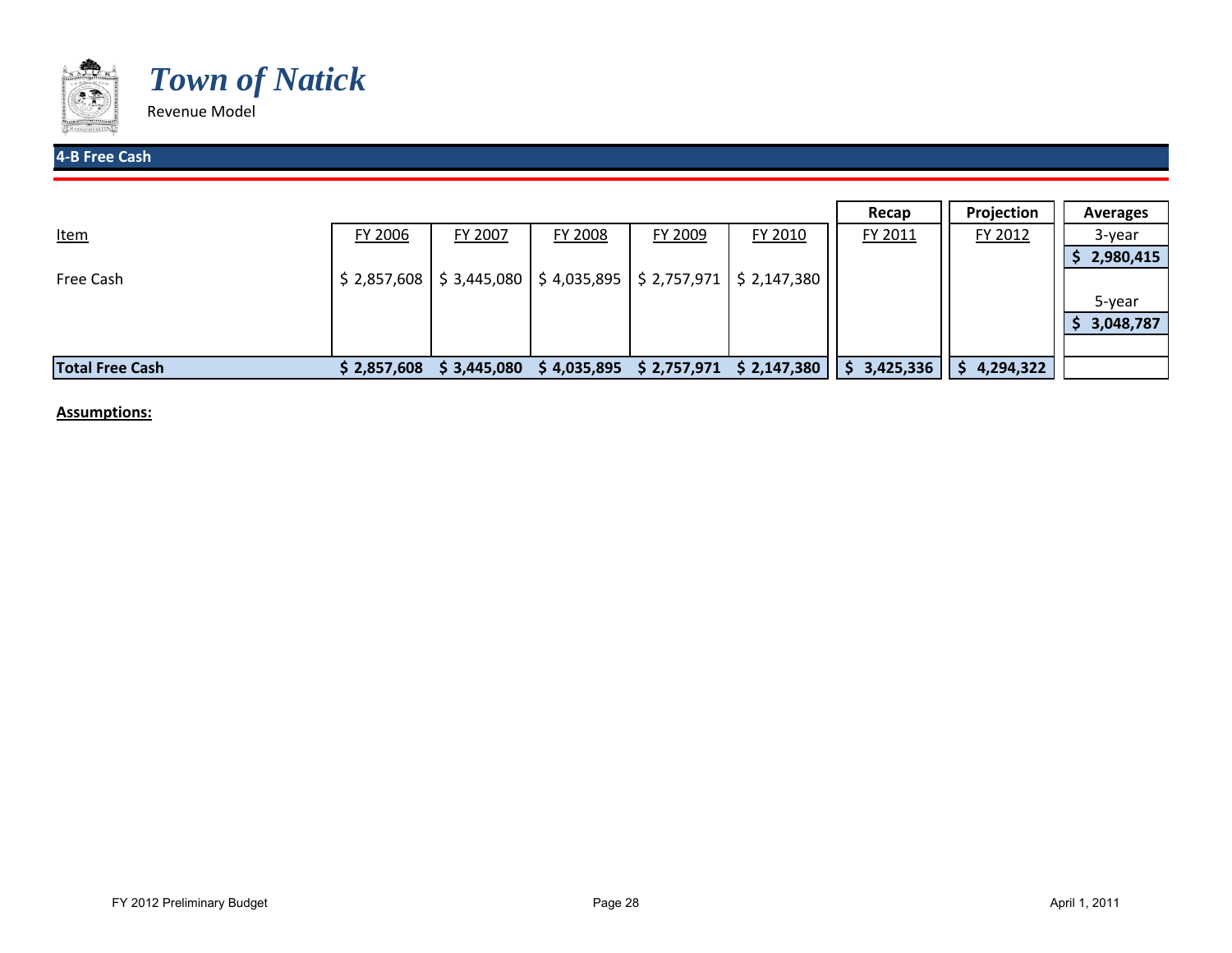

#### **5‐A Indirects**

|                                      |              |             |             |             |                                                                                     | Recap     | Projection | Averages  |
|--------------------------------------|--------------|-------------|-------------|-------------|-------------------------------------------------------------------------------------|-----------|------------|-----------|
| <u>Item</u>                          | FY 2006      | FY 2007     | FY 2008     | FY 2009     | FY 2010                                                                             | FY 2011   | FY 2012    | 3-year    |
|                                      |              |             |             |             |                                                                                     |           |            | 2,477,451 |
| Indirects (W/S Enterprise Fund)      |              |             |             |             | $\frac{1}{2}$ 2,209,496   \$ 2,350,634   \$ 2,379,592   \$ 2,546,344   \$ 2,506,416 |           |            |           |
|                                      |              |             |             |             |                                                                                     |           |            | 5-year    |
|                                      |              |             |             |             |                                                                                     |           |            | 2,398,496 |
|                                      |              |             |             |             |                                                                                     |           |            |           |
| <b>Total Miscellaneous Recurring</b> | \$ 2,209,496 | \$2,350,634 | \$2,379,592 | \$2,546,344 | \$2,506,416                                                                         | 2,449,757 | 2,535,883  |           |

**Assumptions:**